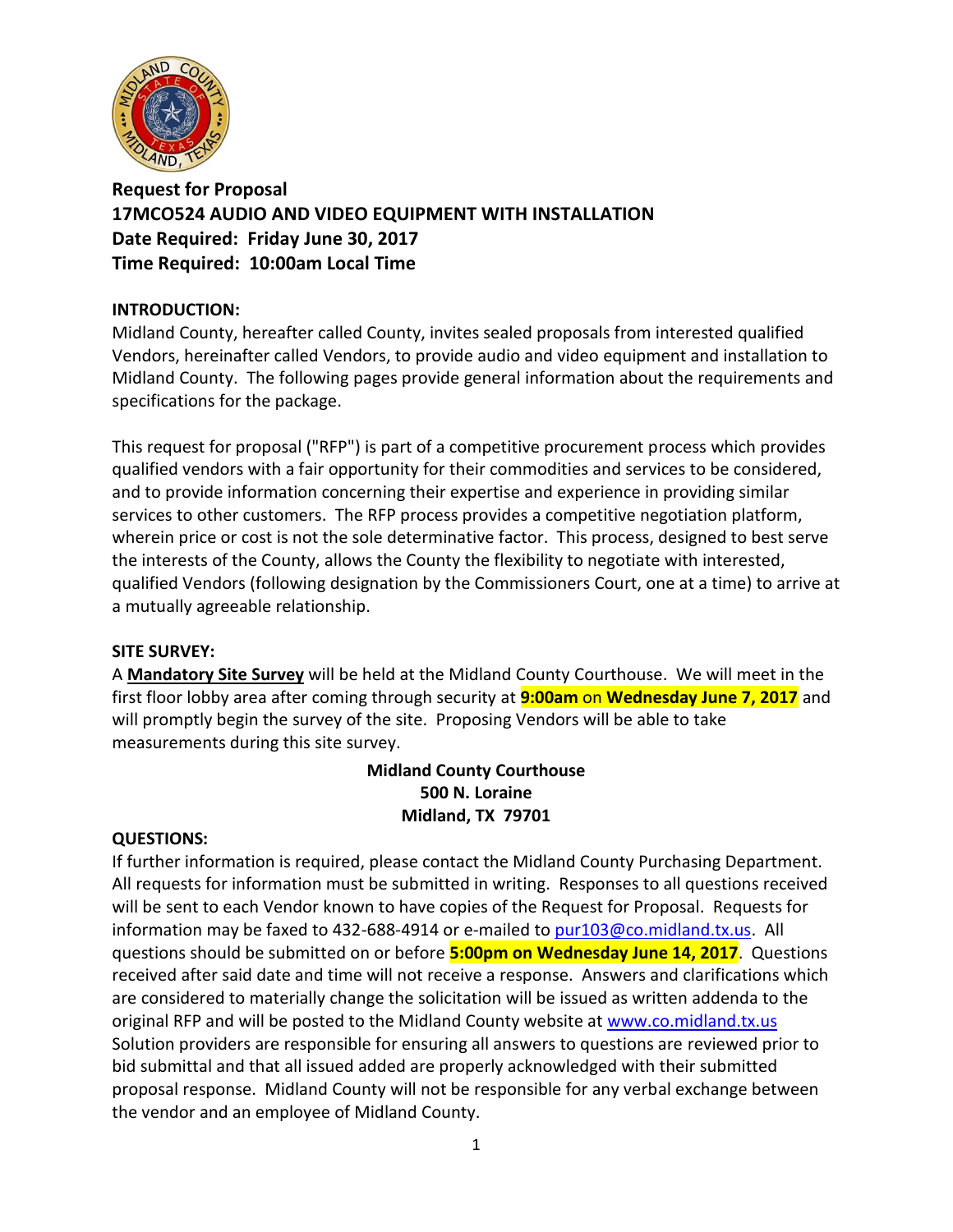## **COPIES AND RECEIPT:**

Please submit one (1) original, three (3) copies, and an electronic copy on USB drive of the proposal. **An executed copy of the Proposal Affidavit SIGNED AND NOTARIZED (Page 8) must be included in each submission.** Please note that if no Proposal Affidavit is included, the response will be rejected. Midland County is exempt from all state and federal taxes. Tax exempt certificates are available upon request.

All responses should be submitted in a sealed envelope, marked on the outside**,** 

## **AUDIO VIDEO EQUIPMENT WITH INSTALLATION 17MCO524**

**\_\_\_\_\_\_\_\_\_\_\_\_\_\_\_\_\_\_\_\_\_\_\_\_ Company Name**

Responses must be received by **10:00am Local Time on Friday June 30, 2017.** Late proposals will be rejected and returned without being opened. The clock in the Purchasing Agent's office is the official time piece for this submission. If interested, Vendors may use mail or express systems to deliver their proposal to the Purchasing Department; they should insure that they are tendered to the carrier in plenty of time to reach the Purchasing Department by the time and date required. Facsimile transmitted proposals shall not be accepted.

**SUBMISSION LOCATION:** All bids which are mailed, shipped, delivered, etc. should be addressed as follows:

> **Midland County Purchasing Department** Midland County Courthouse Attention: Kristy Engeldahl, Purchasing Agent 500 N. Loraine Street, Suite 1101 Midland, Texas 79701

## **DOCUMENTATION SUBMISSION:**

The respondent must submit all required documentation. Failure to provide requested information may result in rejection of the proposal.

## **ALTERATION OF PROPOSAL:**

A proposal may be altered, modified or amended by a Vendor at any time, prior to the time and date set forth above as the submission deadline. Alterations, modifications or amendments to a proposal must be made in the offices of the Purchasing Department. Any interlineations, alteration or erasure made on a proposal before the submission deadline must be initialed by the signer of the proposal, guaranteeing authenticity. A proposal may not be altered, modified or amended after the submission deadline.

## **WITHDRAWAL:**

A proposal may not be withdrawn or canceled by the respondent for a period of sixty (60) days following the date designated for the receipt of proposals, and respondent so agrees upon submittal of their proposal.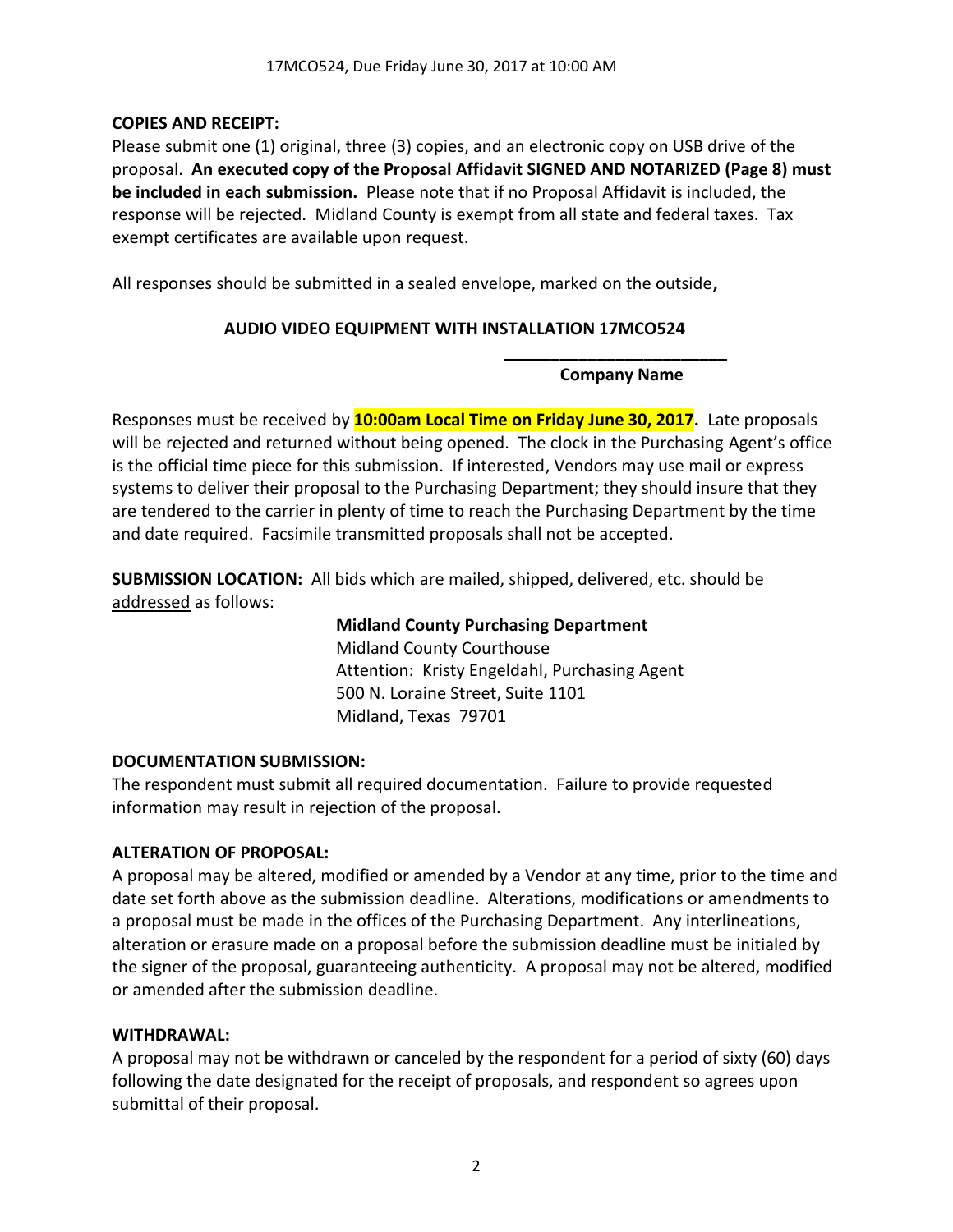#### **CONFLICT OF INTEREST:**

No public official shall have interest in this contract, in accordance with Vernon's Texas Codes annotated Local Government Code Title 5, Subtitle C, Chapter 171. Vendor is required to sign affidavit form included in Proposal documents.

#### **SILENCE OF SPECIFICATIONS:**

The apparent silence of these specifications as to any detail of the apparent omission from it of a detailed description concerning any point, shall be regarded as meaning that only the best commercial practices are to prevail. All interpretations of these specifications shall be made on the basis of this statement.

#### **CONFIDENTIALITY:**

Contents of the proposals will remain confidential until the contract is awarded. At that time the contents will be made public under the Texas Public Information Act; except for any portion of a proposal which has been clearly marked as a trade secret or proprietary data (the entire proposal may not be so marked). Proposals will be opened, and the name of the firm submitting the proposal read aloud, acknowledged, at **10:05am on Friday December 16, 2016**, in the Purchasing Department Conference Room located in the Midland County Courthouse, Suite 1101. All respondents or other interested parties are invited to attend the opening.

Vendors are hereby notified that the Owner strictly adheres to all statutes, court decisions, and opinions of the Texas Attorney General with respect to disclosure of public information.

## **ADDITIONAL INFORMATION AND DEMONSTRATION, NEGOTIATIONS:**

Prior to award, selected Vendors may be asked to provide further information concerning their proposal, up to and including presentations/demonstrations. The Midland County Commissioners Court reserves the right to reject any and all proposals or waive formalities as deemed in the best interests of Midland County. The County may also enter into discussions and revisions of proposals after submission and before award for the purpose of obtaining the best and final offer, and to accept the proposal deemed most advantageous to Midland County.

This request for proposal (RFP) is part of a competitive procurement process which is designed to best serve the interests of the County in obtaining complicated commodities and/or services. It also provides interested Vendors with a fair opportunity for their goods and services to be considered. The RFP process is designed to be a competitive negotiation platform, where price is not required to be the sole determinative factor. Also, the County has the flexibility to negotiate with interested vendors (one at a time) to arrive at a mutually agreeable relationship. Negotiations will be arranged with vendors in a hierarchal order, starting with the vendor selected as the primary. If a contract cannot be negotiated, negotiations will, formally and in writing, end with that Vendor and proceed to move to the second vendor, and so forth until a contract is negotiated.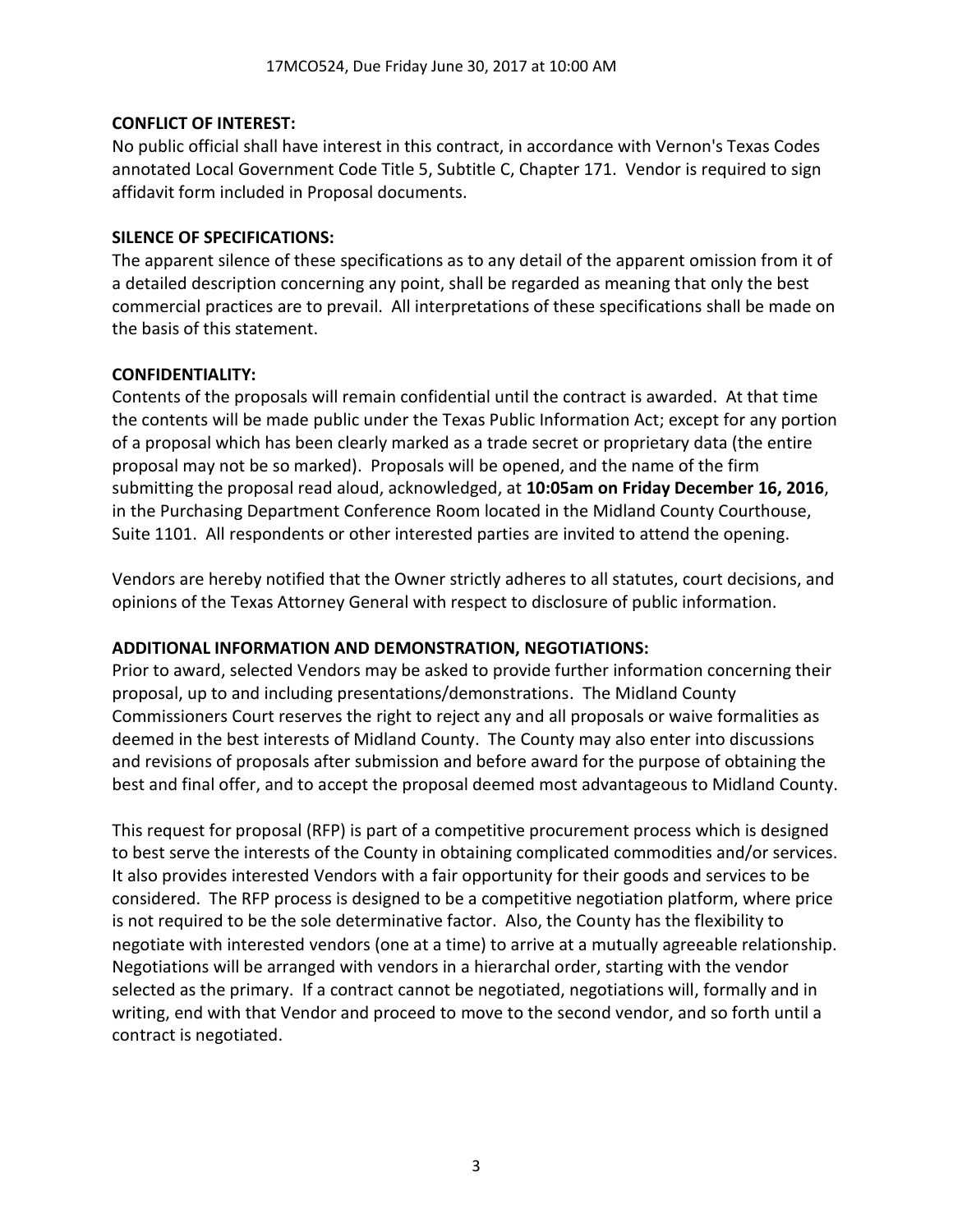#### **RIGHTS OF THE CONTRACTING AUTHORITY:**

Midland County reserves the right to withdraw this RFP at any time and for any reason. Midland County also has the right to terminate its selection process at any time and to reject all responses, or all proposals. Receipt of the proposal materials by Midland County or submission of a proposal to Midland County confers no rights upon the vendor nor obligates Midland County in any manner.

All costs associated with the preparation or submittal of proposals shall be borne by the vendor, and no cost shall be sustained by Midland County.

#### **ORAL COMMITMENT:**

Vendors should clearly understand that any verbal representations made or assumed to be made during any discussions held between representatives of an vendor and any Midland County personnel or official are not binding on Midland County.

#### **WAIVER OF CLAIMS:**

Submission of a proposal indicates Vendor's acceptance of the evaluation technique and Vendor's recognition that some subjective judgments must be made by the County during the determination of qualification.

#### **SELECTION CRITERIA:**

Price is a primary consideration, however, it is not the only consideration to be used in the selection. The product and/or service to be provided is also of major importance. Midland County will require that the successful vendor provide a representative for all County related business, service, billing, installation, activation and termination of said service.

#### **ORDINANCES AND PERMITS:**

The Vendor agrees, during the performance of the work, to comply with all applicable Federal, State, or local code and ordinances.

#### **INVOICES:**

Invoices are to be mailed to P.O. Box 421, Midland, Texas 79702 and should cite the applicable Purchase Order Number. Any and all notices or other communications required or permitted by any contract awarded as a result of this RFP shall be served on or given to Midland County, in writing, by personal delivery to the Purchasing Agent of Midland County, Texas, or by deposit with the United States Mail, postage prepaid, registered or certified mail, return receipt requested, addressed to the Midland County Purchasing Agent 500 N. Loraine Suite 1101 Midland, TX 79701, or at such other address as may have been specified by written notice to Vendor.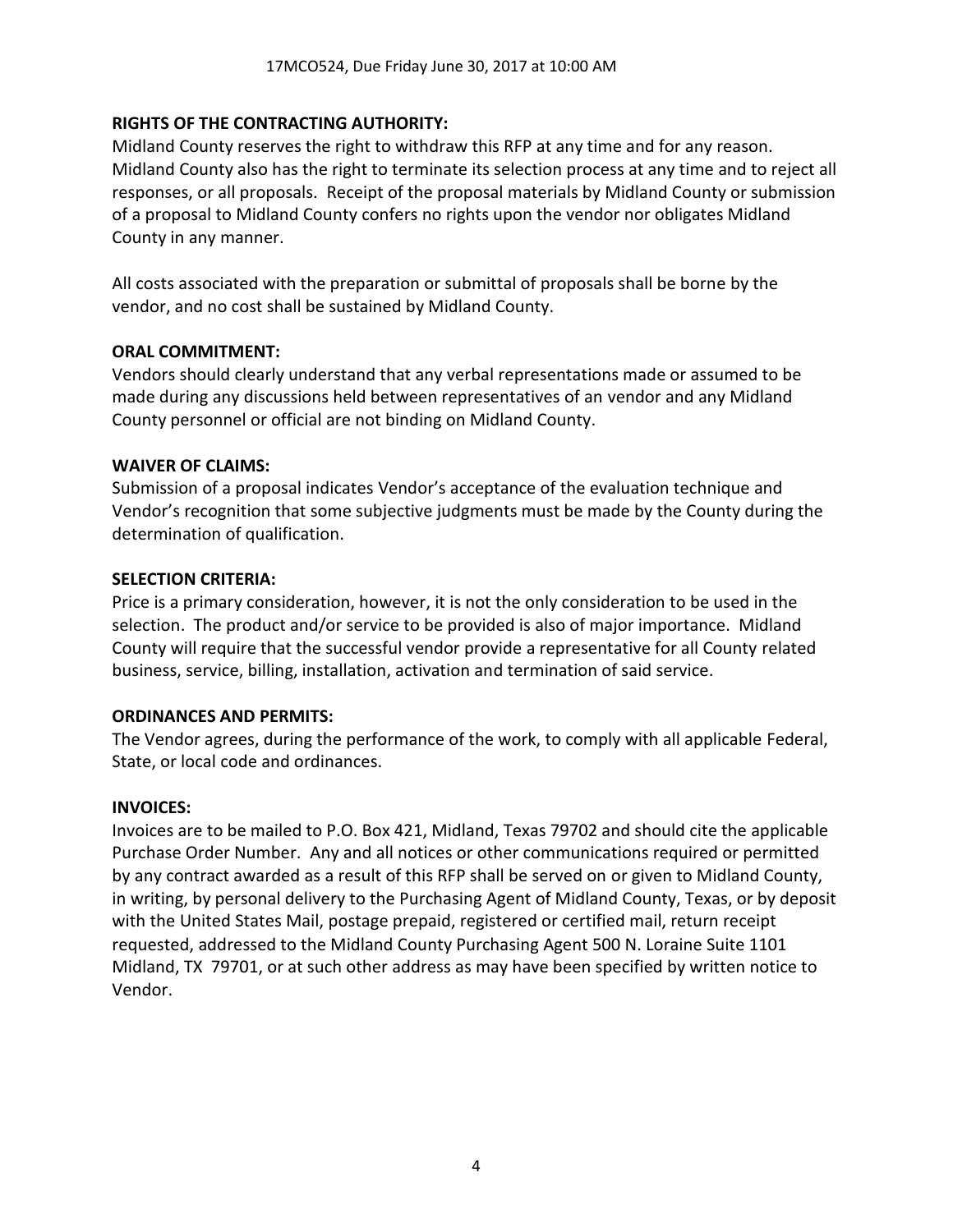## **INSURANCE:**

The awarded Vendor will maintain such insurance as will protect the Vendor and the County from claims under the Workers' Compensation Acts, and any amendments thereof, and from any other claims for damages from personal injury, including death, which may arise from operations under this agreement, whether such operations be by themselves or by any subcontractor, or anyone directly or indirectly employed by either of them. Current Certificate of such insurance shall be furnished to Midland County and shall show all applicable coverage(s).

## **Other insurance requirements are:**

-General Liability (including completed operations) with a \$1,000,000 per occurrence limit and \$2,000,000 general aggregate. Coverage should also apply within the general liability or by separate pollution liability policy for the liability arising out of the use of herbicides or other chemicals.

-Commercial Automobile Liability with a limit of no less than \$1,000,000. The coverage will also extend liability to hired and non-owned autos.

-Workers' Compensation with limit of \$1,000,000 for Employers Liability.

-We also require a minimum umbrella (or follow form excess policy covering over general liability, auto liability and workers compensation) of no less than \$2,000,000.

Midland County will require the selected Vendor to name Midland County as an additional for both the general liability and auto liability. A waiver of subrogation in favor of the County is required for the workers compensation. If the additional insured status or waiver of subrogation is not blanket, please send a copy of the actual endorsements prior to commencement of any work.

Midland County will require the selected Vendor to name Midland County as an additional insured and provide a waiver of subrogation prior to making a contract.

## **INDEMNIFICATION:**

The Vendor shall defend, indemnify and save whole and harmless the County and all its officers, agents and employees from and against any and all demands, claims, suits, or causes of action of any character, name, kind or description brought for, or on account of, arising out of or in connection with the Vendor's performance or non-performance of any obligation of Vendor or any negligent act, misconduct or omission of the Vendor in the performance of its contractual obligations. The Vendor shall defend, indemnify, save, and hold harmless the County and its officers, agents, representatives and employees from and against any and all demands, claims, suits, or causes of action of any character, name, kind or description brought for, on account of, arising out of or in connection with Vendor's product or service.

## **STATUS OF INDEPENDENT CONTRACTOR:**

Vendor shall be considered an independent contractor, for all purposes. Vendor will not at any time, directly or indirectly, act as an agent, servant, representative or employee of the County. Vendor will not take any action which is intended to create any commitments, duties, liabilities or obligations on behalf of the County, without prior written consent of the County.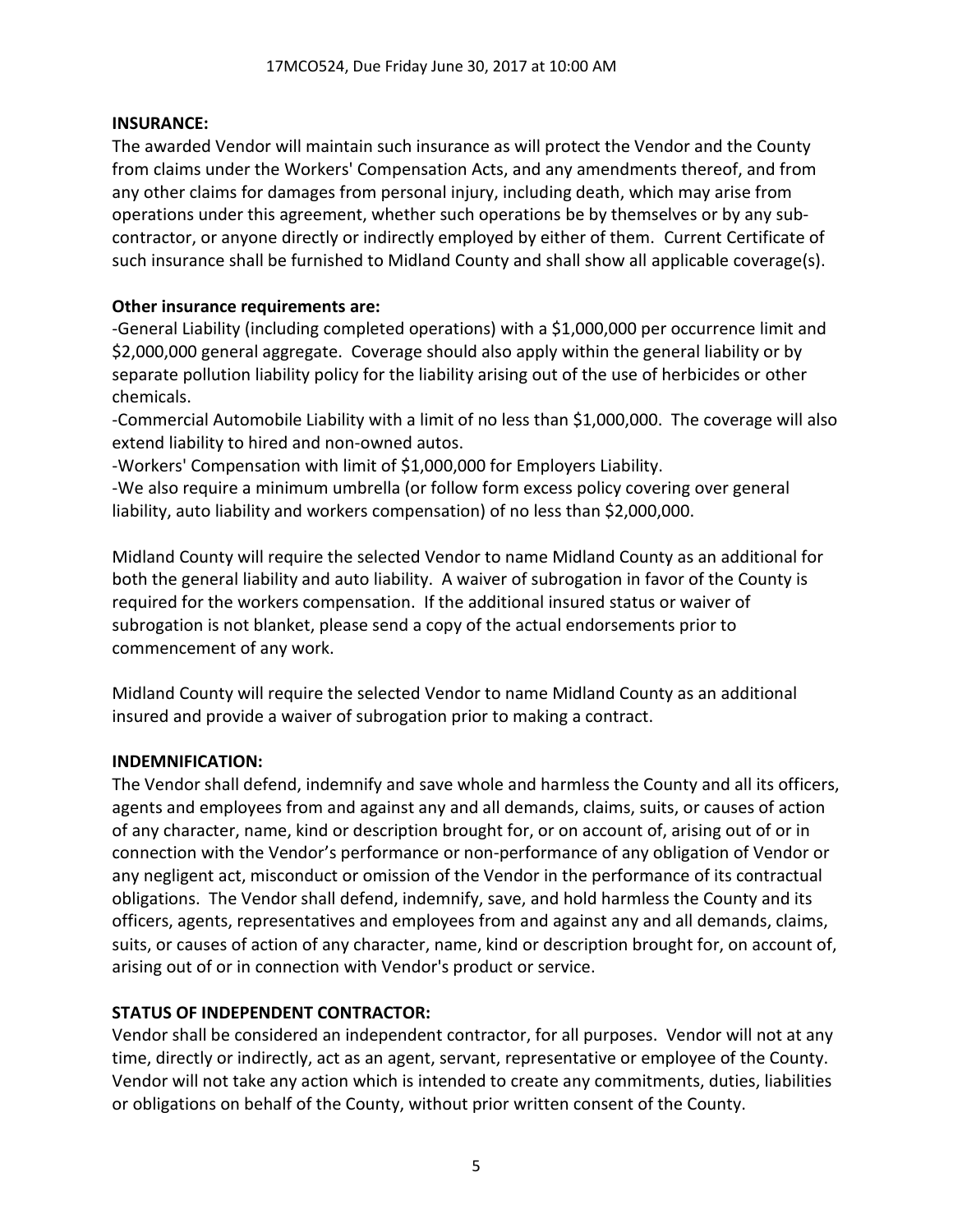### **SUBCONTRACTOR AND/OR SUPPLIER IDENTIFICATION:**

Should the Bidder subcontract any work, the Bidder shall indicate below the name of each subcontractor and/or supplier the bidder will use in the performance of the contract. The Bidder shall specify the work to be performed by the subcontractor or the materials to be provided by the supplier. Any changes in subcontractor and/or supplier listed below shall require prior approval by the Purchasing Office.

#### **PARTIAL INVALIDITY:**

In the event any one or more of the provisions contained in this RFP or any contract resulting therefore, for any reason, be held to be invalid, illegal or unenforceable in any respect, such invalidity, illegality or unenforceability shall not affect any other provision of this RFP or any contract resulting therefore and this RFP or the contract resulting therefore shall be construed as if such invalid, illegal or unenforceable provision had never been contained herein.

#### **CONTRACT TERMINATION:**

Non-performance of the Vendor in terms of specifications or noncompliance with terms of this contract shall be basis for termination of the contract by the County. Termination in whole or in part, by the County may be made at its option and without prejudice to any other remedy to which it may be entitled at law or in equity, or elsewhere under this contract, by giving (60) sixty days written notice to the Vendor with the understanding that all work being performed under this contract shall cease upon the date specified in such notice. The County shall not pay for work, equipment, services or supplies which are unsatisfactory. Vendor may be given reasonable opportunity prior to termination to correct any deficiency. This, however, shall in no way be construed as negating the basis for termination for non-performance. The right to terminate the notice thereof is controlled by these proposal specifications and is not subject to being altered by contract.

## **LAW GOVERNING:**

The parties under contract shall be subject to all Federal laws and regulations, and all rules and regulations of the State of Texas. The laws of the State of Texas shall govern the interpretation and application of the contract; regardless of where any disagreement over its terms should arise or any case of action arise.

#### **REMEDIES:**

The successful vendor and Midland County agree that both parties have all rights, duties, and remedies available as stated in the Uniform Commercial Code.

#### **VENUE:**

It is hereby agreed that the contract will be made in Midland, Midland County, Texas, and any dispute arising as a result of it shall be governed by the laws of the State of Texas for the purpose of any law suit, and the parties agree that such lawsuit shall be brought in Midland County, Texas.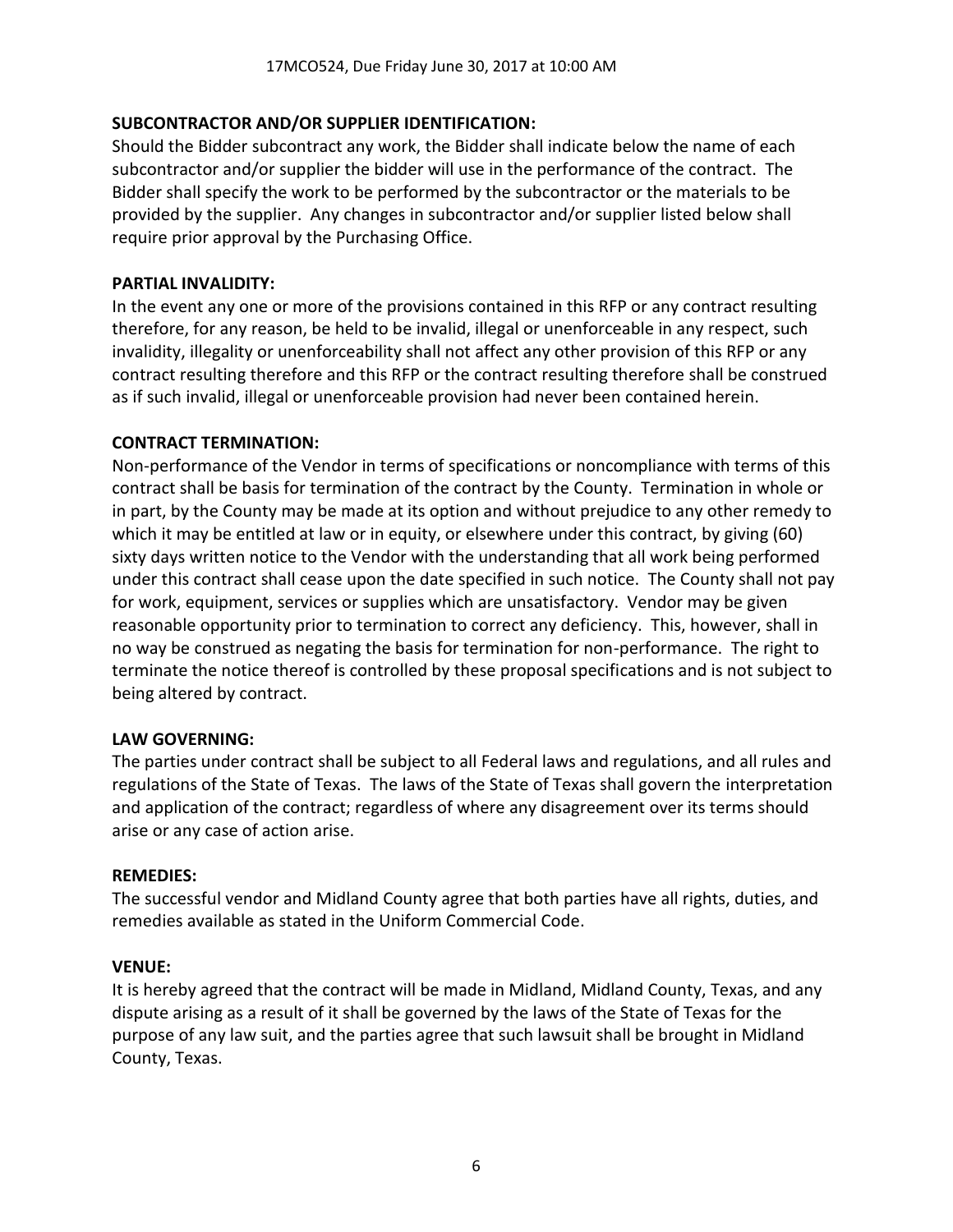### **FUNDING CONTINGENCY:**

Any contract awarded pursuant to this RFP shall be contingent on sufficient funding and authority being made available in each fiscal period by the appropriate officials of Midland County. If sufficient funding or authority is not made available, the contract shall become null and void.

#### **ASSIGNMENT:**

The Vendor shall not sell, assign transfer or convey this contract in whole or in part, without the prior written consent of the County.

### **BUSINESS CHANGE DISCLOSURE:**

The Vendor shall immediately disclose any knowledge of a business change (i.e., name change, change in ownership, etc.) that will take place during the duration of this contract.

#### **REFERENCES:**

Please provide at least 2 references for commercial projects, preferably any local/state government clients that the vendor has provided landscaping needs.

### **EVALUATION PROCESS:**

The County will award to the bidder that submits a bid which represents the "best value" to the County. The best value shall not be based solely upon price but the bid which receives the highest cumulative score for each of the evaluation factors delineated herein.

#### **CRITERIA:**

Previous Related Experience with AMX products: (5 points, maximum) Previous Related Experience with jury trial courtrooms: (5 points, maximum) Previous positive working experience with Midland County: (5 points, maximum) Maintenance/Repair Service Response Time: (25 points, maximum) Diagram accuracy to current set up: (25 points, maximum)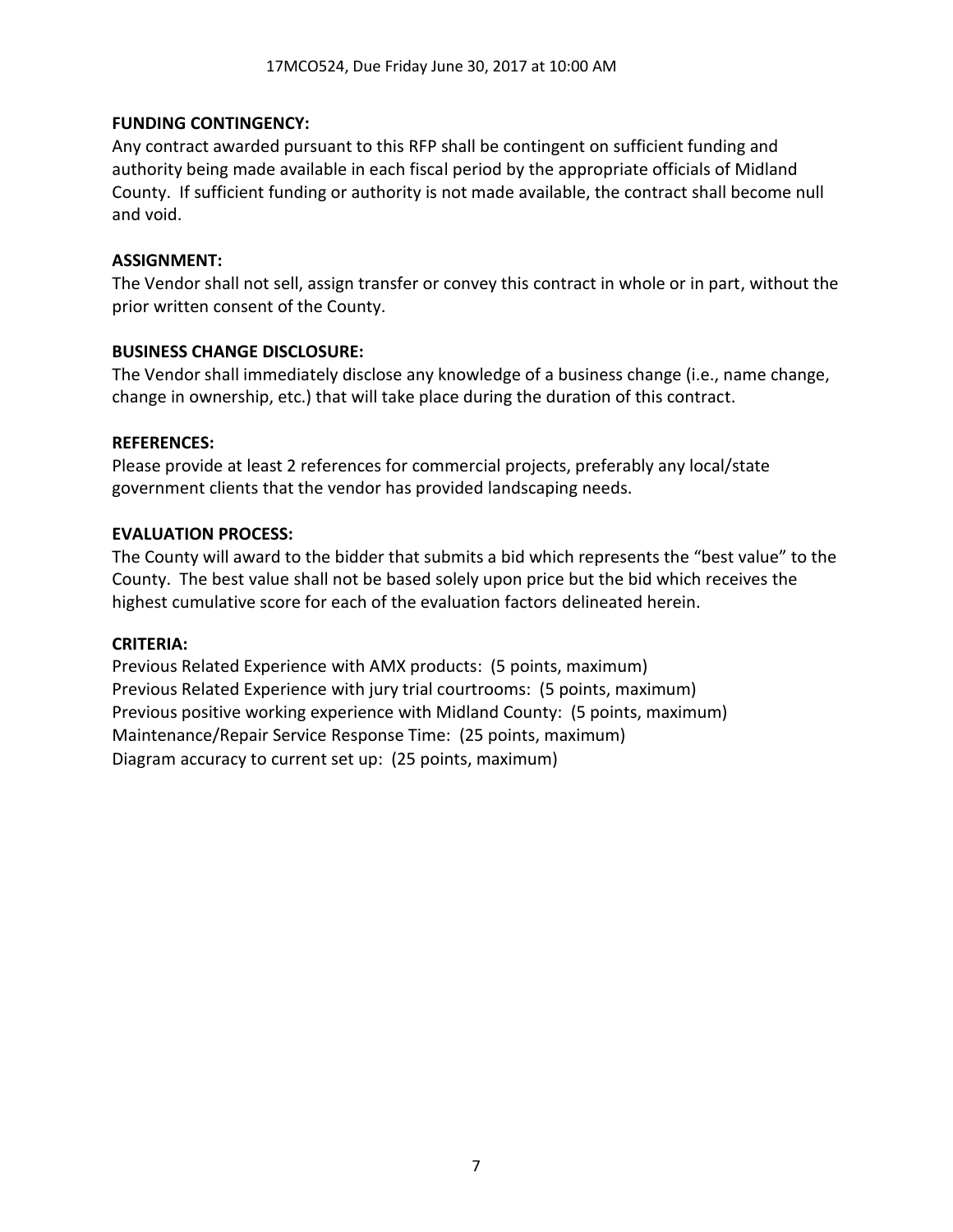## **REQUIRED FORM COMPANY AFFIDAVIT**

The affiant, The affiant, The affiant,  $\frac{1}{2}$  is tates with respect to this submission to County:

I (we) hereby certify that if the contract is awarded to our firm that no member or members of the governing body, elected official or officials, employee or employees of said County, or any person representing or purporting to represent the County, or any family member including spouse, parents, or children of said group, has received or has been promised, directly or indirectly, any financial benefit, by way of fee, commission, finder's fee or any other financial benefit on account of the act of awarding and/or executing a contract.

I hereby certify that I have full authority to bind the company and that I have personally reviewed the information contained in the RFP and this submission, and all attachments and appendices, and do hereby attest to the accuracy of all information contained in this submission, including all attachments and exhibits.

I acknowledge that any misrepresentation will result in immediate disqualification from any consideration in the submission process.

I further recognize that County reserves the right to make its award for any reason considered advantageous to the County. The company selected may be without respect to price or other factors.

| Type of business organization (corporation, LLC, partnership, proprietorship) |  |
|-------------------------------------------------------------------------------|--|
|                                                                               |  |
|                                                                               |  |
|                                                                               |  |

Notary Seal Below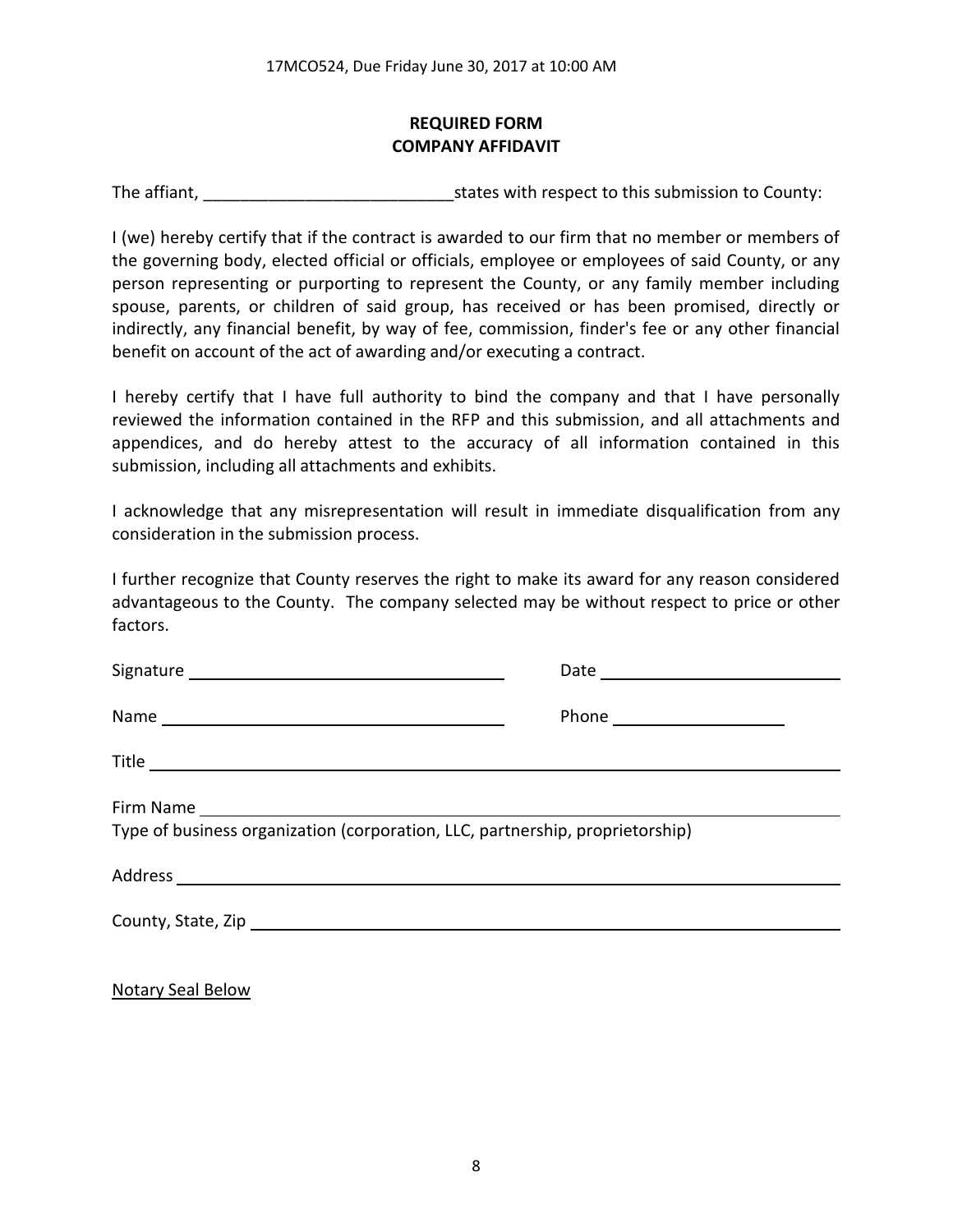### **OBJECTIVE:**

Midland County IT has been tasked with the project to develop and submit a Request for Proposal (RFP) for audio and video system equipment that will be purchased to replace the existing audio and video system currently located within Midland County. The project will include the removal of existing outdated equipment and will require the awarded vendor to propose a solution that will replace the existing systems as specified in this RFP. The vendor will be required to provide a system designed that meets the requirements of this RFP as well as the specified equipment as detailed within this document.

It is Midland County's intent to seek a solution which incorporates specific hardware and software that is described within this Request for Proposal. The purpose of requiring a specific set of hardware and software components is to keep our courtrooms, meeting rooms and event centers on an equal, feature rich and stable hardware and software configuration. This will also allow Midland County to minimize the amount of spare equipment that would have to be keep on hand for emergency repairs.

It is Midland County IT's intent to complete this project within the 2016 -2017 fiscal year and is currently funded for the project.

Multiple departments within Midland County greatly depend on a professional audio and video system that is robust, high quality and dependable. A reliable and stable system is required as these systems may be installed in judicial courtrooms, meeting rooms, training rooms, event centers and public forums. It is the intent of the Midland County IT department to see proposals from vendors who provide a product and service for these types of environments in which require an audio and video system.

Midland County has recently updated (3) three existing judicial courtrooms with products that are specified within this RFP and it is the intent of Midland County to require the additional systems be of the same brand make and quality as the recently updated courtrooms. Midland County seeks to standardize the audio and video systems with existing components to maintain consistency, reliability and uniformity though out all facilities.

As part of the requirements of this RFP, the vendors must provide a solution that includes a diagram of the hardware configuration, document any software, firmware and hardware that will be utilized in the proposed system. In addition, training the end users must be provided as part of the proposed system.

Service and support of the proposed system in a timely manner is vital to the operations of multiple departments with this agency. The ability to have spare parts on hand to restore the operation of the proposed system is a critical aspect and requirement of Midland County. In addition, having experienced technicians that are knowledgeable of the system and its operations is a key requirement of this Request for Proposal.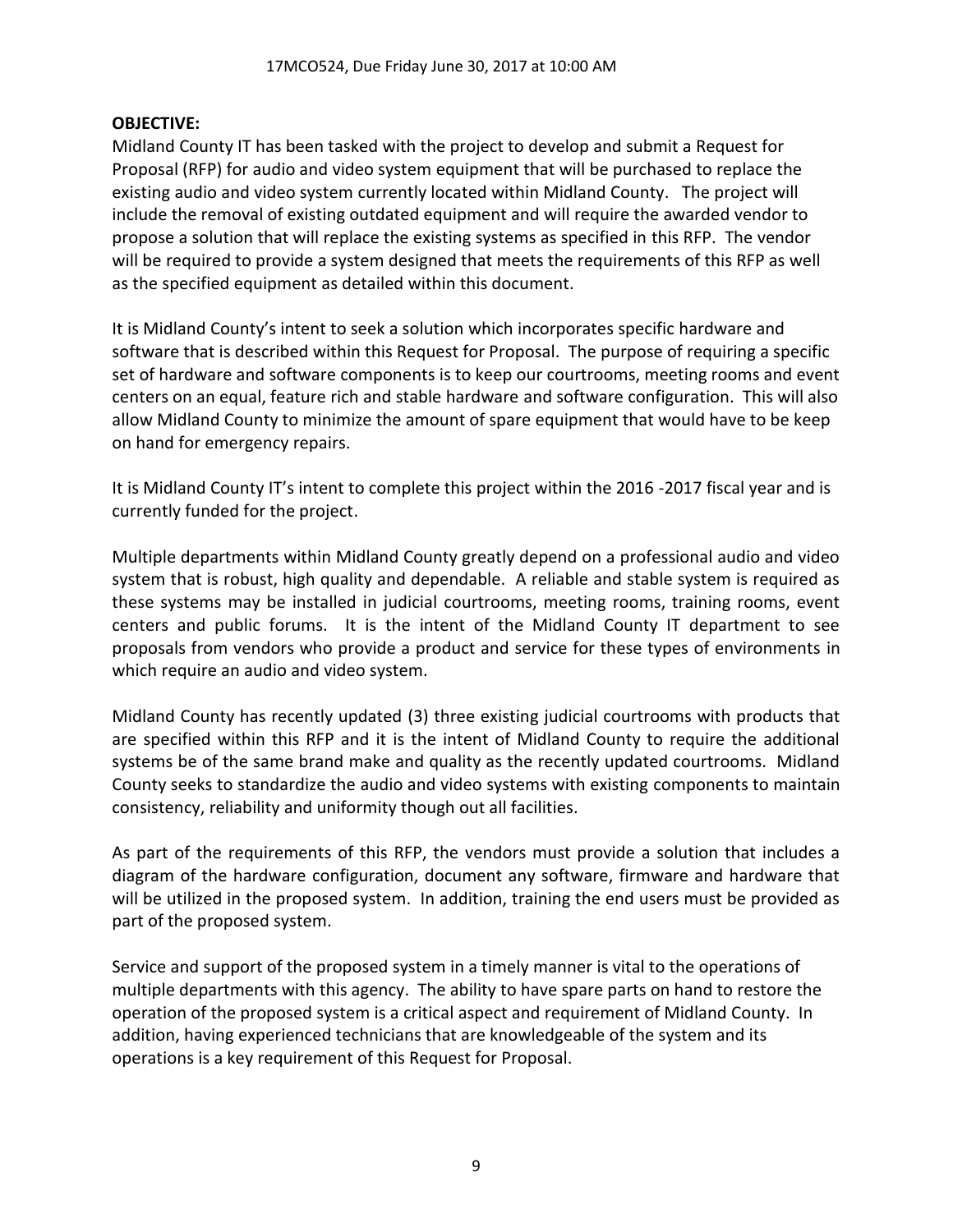## **PROJECT SCOPE**

- 1. Removal existing audio and video systems as detailed in this RFP. Storage location will be provided to awarded vendor upon initiation of the project. Midland County will retain all removed equipment that is designated for removal.
- 2. Provide a complete design of new audio and video system. Design shall include:
	- a. Detailed itemized parts list
	- b. Software versions and requirements
	- c. Hardware firmware versions and requirements
	- d. Network connectivity requirements
	- e. Detailed diagram of installed components
	- f. Sample templates of control panel configurations
	- g. Warranty information on all components utilized with this project.
	- h. Manufacturers data sheets for supplied components.
	- i. Detailed plans to backup configurations of components within this project.
	- j. Detail any options for remote software management of the proposed system.
- 3. Provide a detail of cost for each piece of equipment. Midland County would like to use this cost for continual purchase of these AMX products for up to 10 years.
- 4. Provide a detailed Service Level Agreement (SLA) that outlines and provides pricing for a minimum of 1-year and maximum of 3-year renewable agreement after the initial manufactures warranty has expired. Include the services that are provided and what hardware and/or software are included with the SLA.
- 5. Provide separate and detailed cost of labor estimations that are required for the specified projects within this RFP. Provide a separate cost of labor quote that outlines and provides pricing for a minimum of 1-year and maximum of 3-year renewable agreement for future projects, non-warranty repairs, requested modifications and/or enhancements.
- 6. Provide all State and Local Permits that may be required for this proposed system, including all necessary inspections.
- 7. Provide any modifications or additions to electrical requirements of this project. coordination with electricity provider for any requirements of power requirements that the existing environment is insufficiently providing.
- 8. Execute work in accordance with the best AV system installation and programming practices.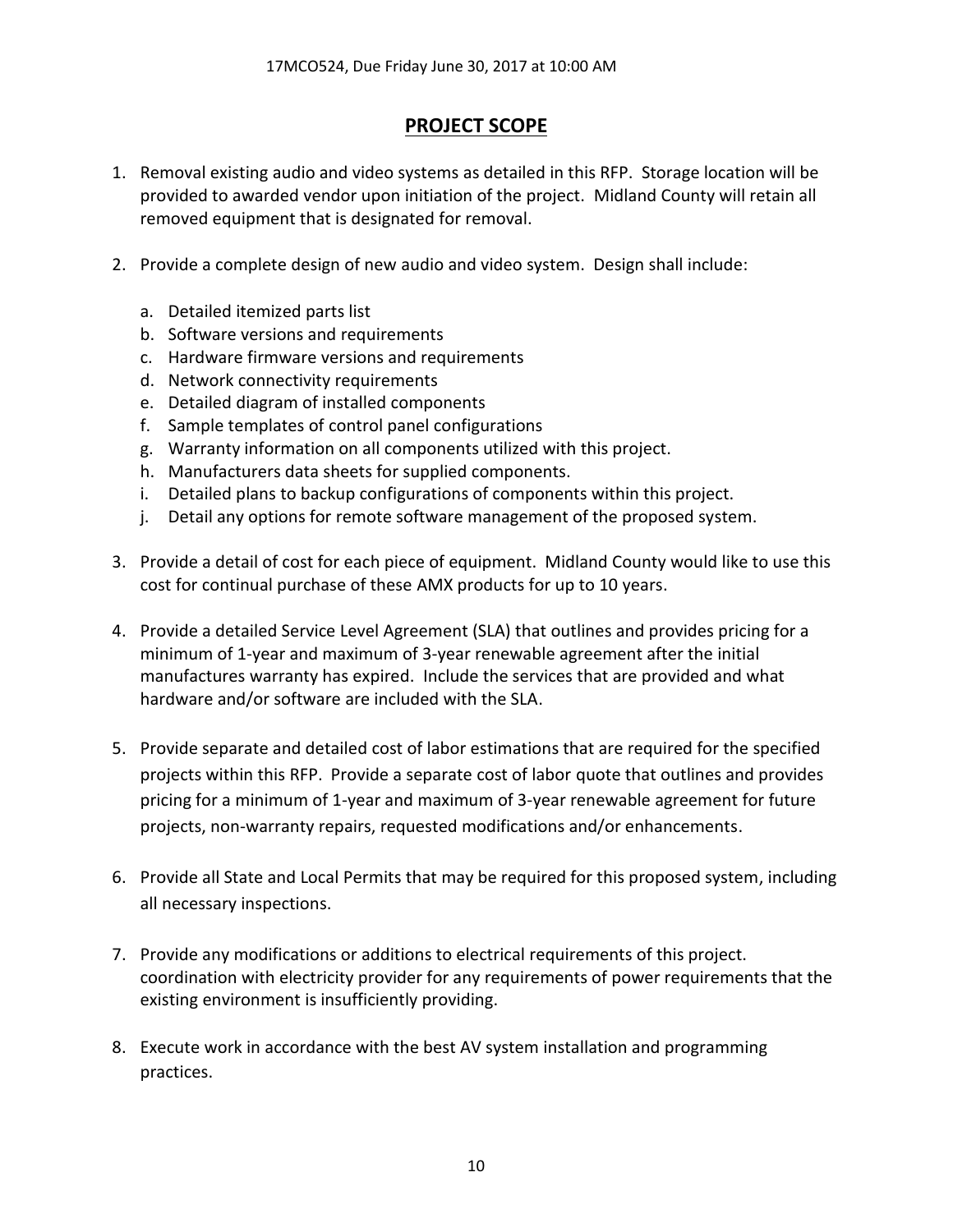- 9. All products containing software and firmware must have the latest version applied to all components that are being provided for this project. If latest software and/or firmware cannot be applied due to programming issues and/or known vulnerabilities, the proposer must provide a written explanation of these issues prior to completion of this project.
- 10. Provide itemized costs projected for onsite training to end users on products installed. Proposer must provide detailed training material and required timeline for training.
- 11. Upon completion of the project, A required testing of installed system and visual inspection of installed components will be required prior to final acceptance of the proposed system.
- 12. New audio and video components are to be installed and operational within **10** working days of removal of existing audio and video equipment. Failure to meet these allowed days will be subject to \$250 per day liquidated damages per the General Conditions of Midland County's contract documents.
- 13. Midland County may choose to grant 3 bad weather days to be permitted in the event adverse weather occurs during the agreed upon project period. Midland County purchasing office will make the determination and approval, in writing, as to when these days will be granted for this project.
- 14. Restoration of installation sites to a condition equal to or better than the condition prior to the project.
- 15. Through written coordination with the designated Midland County Representative, the awarded vendor shall take all necessary steps to minimize damage to existing rooms, closets, walkways and/or existing structures.
- 16. All work shall be in accordance with Midland County's contract documents including the General Conditions. Contractor shall provide evidence of insurance in accordance with the County's contract requirements.
- 17. Proposed system must include a request(s) for connectivity to the Midland County local area network. The request shall include number of IP addresses and if the appliance and/or application requires internet access.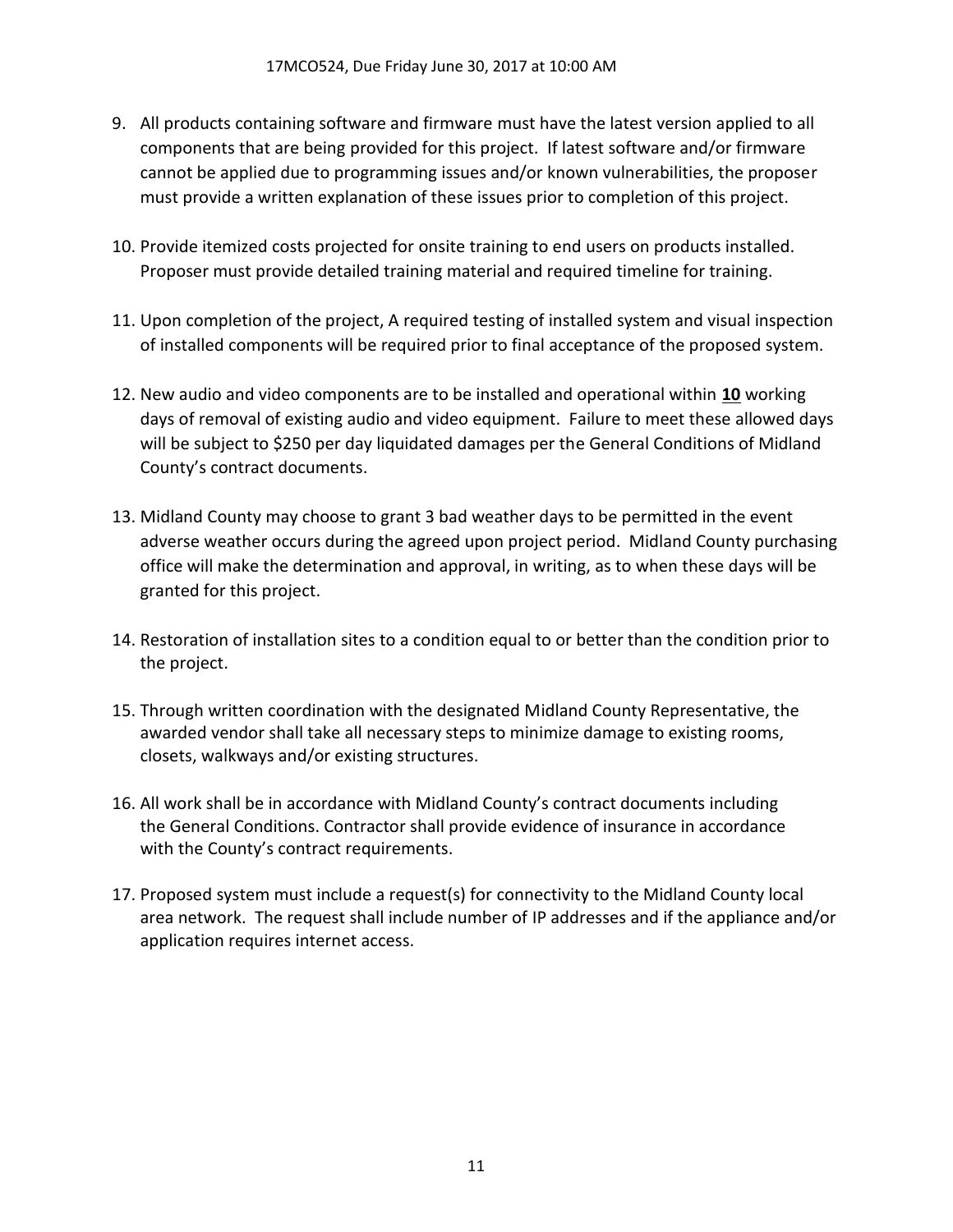## **PROVISIONS AND REQUIREMENTS**

Minimum Product Specifications*:* 

#### **CONDITION**

All hardware, software and wiring products that are to be provided, shall be new and in unused condition.

#### **AV PRODUCTS**

The following are major AV components in this system

- 1. Digital Media Switcher
	- a) AMX DGX1600-ENC
- 2. HDMI Receiver Module
	- a) AMX DX-RX
- 3. Multi-Format Transmitter
	- a) AMX DX-TX
- 4. Touch panels
	- a) AMX MXT-1001
- 5. Audio Digital Signal Processor
	- a) BSS London BLU100
- 6. Media Player
	- a) BrightSign LS422
- 7. Wireless Presentation System
	- a) Barco CSE-200
- 8. Network Switch
	- a) Luxul XMS-1010P
- 9. Front LCD
	- a) LG 55LW340C
- 10. Enova DGX 1600 Series Enclosure
	- a) AMX DGX1600-ENC
- 11. Enova DGX Audio Insert/Extract Board
	- a) AMX DGX-AIE
- 12. Enova DGX DXLink Twisted Pair Input Board
	- a) AMX DGX-I-DXL
- 13. Enova DGX DXLink Twisted Pair Output Board
	- a) AMX DGX-O-DXL
- 14. Clickshare Wireless Presentation System
	- a) Barco CSM-1
- 15. Network Signal Processor, 12 analog mic/line input w/BLU Link
	- a) BSS BLU-100
- 16. Network Signal Processor, 8 analog mic/line input w/BLU Link
	- a) BSS BLU-50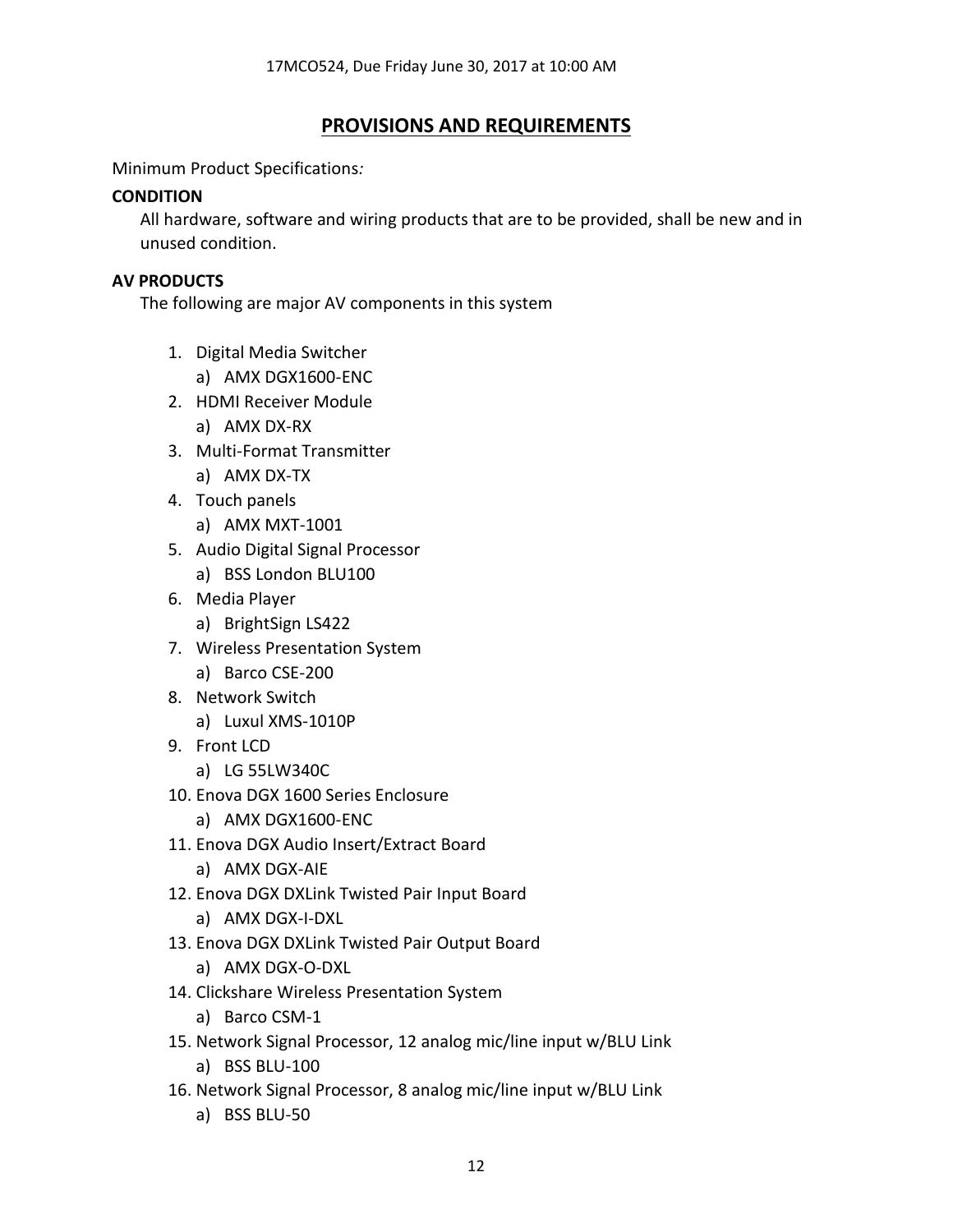- 17. 100VA/750 Watt UPS with NIC
	- a) Middle Atlantic Product UPS-1000R-IP
- 18. White and Pink Noise Generator
	- a) RDL ST-NG1
- 19. Gallery and Jury displays
	- a) LG 43LW340C
- 20. Judge, Witness Stand, Court Reporter, Defendant, and Plaintiff monitors
	- a) Samsung DB22DP

## **Equipment Racks**

- 1. Middle Atlantic EB2-CP12, 12pc. EB2 Contract Pack
- 2. Middle Atlantic EB4-CP6, 6 pc. EB4 Contract Pack
- 3. Middle Atlantic SP-5-37, Side Panels For Slim 5-37

## **Product certifications**

- 1. Provide certifications that your company has obtained for the products that will be provided within your proposal.
- 2. Provide certifications that your installers and support personnel have obtained related to the products provided within your proposal.
- 3. Provide any levels of partnership you have with the manufactures of the components that you are providing within your proposal.

## **AV Contractor Qualifications**

- 1. The AV System Contractor shall be regularly engaged in furnishing, integrating, and programming systems of similar size and scope.
	- a) Submit a list of similar installed jobs with programming completed within the last five years.
- 2. The AV System Contractor shall be able to provide same day service to the system in event the system becomes inoperable.
- 3. The AV System Contractor shall be an Authorized Dealer for all major components of the AV equipment specified.
	- a) Must have at least one permanent staff member that is factory trained for programming and installation of the proposed system.

#### **Ventilation**

- 1. Proposed system must include a properly ventilated system that will enhance and/or prolong the life of the proposed system.
- 2. Provide complete details on how your proposed system will configured with ventilation.

## **Implementation Timeline**

Provide estimated timeline from start to completion the proposed system.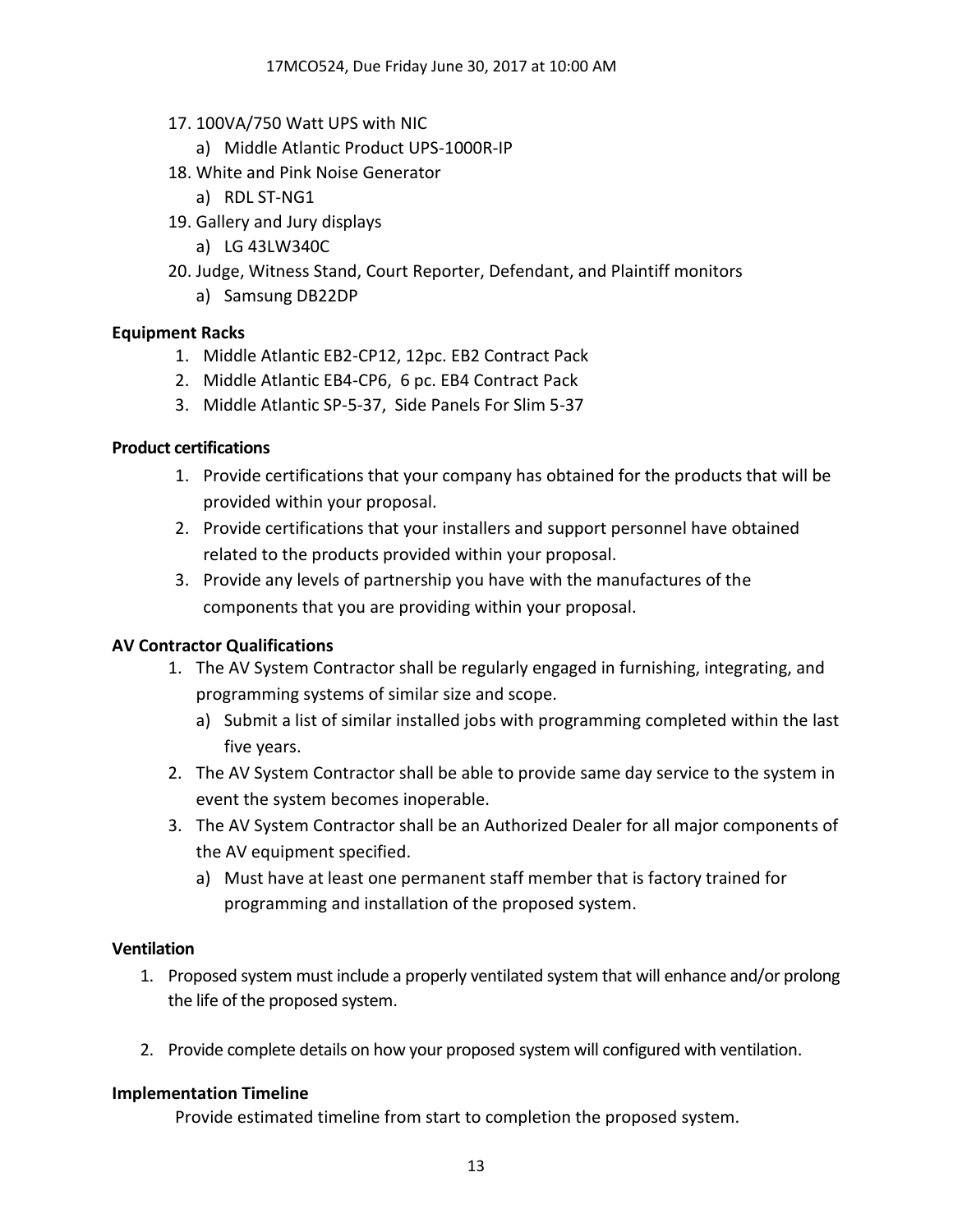#### **Backup Battery**

Although Midland County facilities are supported by a backup generator, proposer is required to provide a UPS for the proposed systems to sustain power to the components in the event there is a power outage. The proposed unit shall provide power to attached components for a 60 second period to allow the power to be transferred to the generator.

#### **Mandatory Requirements:**

- *(A) Electrical contractors shall be licensed in accordance with the Texas Electrical Safety and Licensing Act.*
- *(B) All empolyee's and subcontractors representing the awarded vendor, must complete and pass a background screening prior to performing work within all Midland County Facilities.*
- *(C) All empolyee's and subcontractors representing the awarded vendor, must abide and follow all rules and procedures mandated by Midland County Courthouse Security Department.*
- *(D) All empolyee's and subcontractors representing the awarded vendor, must display valid company identification at all times while on premise.*
- *(E) All components connected to the Midland County Local Area network and/or any of it's resources shall comform and comply by all Midland County policies and practices.*

#### **Onsite Inspection**

Any proposer submitting a response to this RFP is required to attend an onsite inspection of the premise in which the audio and video equipment will be installed.

- 1. It is the proposer's responsibility to schedule any subcontractors that they will require to implement the proposed solution.
- 2. During the onsite inspection of the audio and video systems location, the proposer is responsible for obtaining all information required to submit a complete and formal contract price of the proposed system.
- 3. All questions submitted at the time of onsite inspection will be responded to all vendors who attend the onsite inspection in writing from the Midland County Purchasing Department Purchasing agent. It shall be the proposer's responsibility to respond, forward and/or address questions by the subcontractor that are representing the proposer. Midland County will only respond to vendors who are submitting a proposal on this project.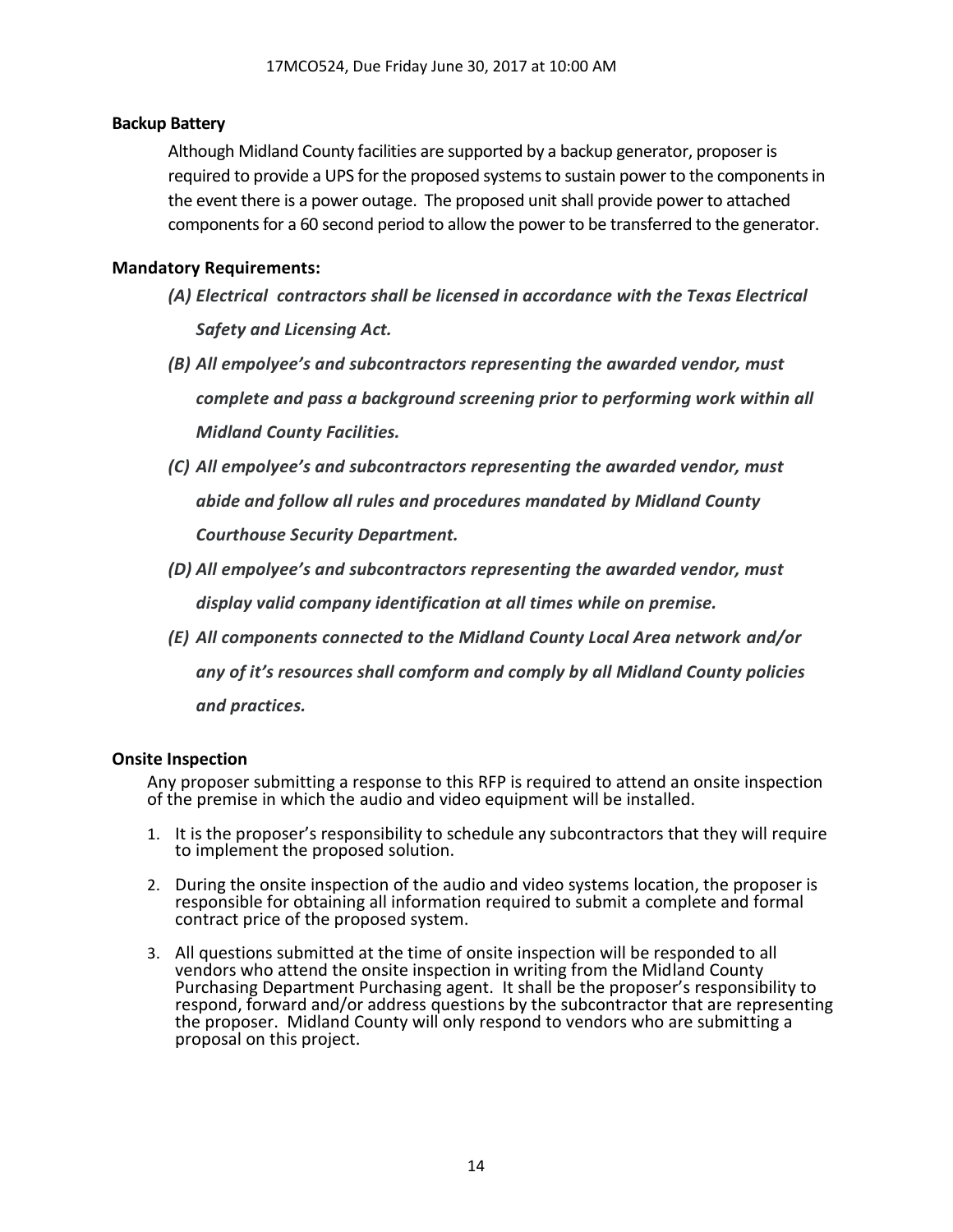#### **Audio and Video Software Management System**

Please describe the usability and effectiveness of the operating system, including addressing the following items:

- 1. What kind of training and technical support would be appropriate for the solution you are proposing? If needed, how will the County get training and support after year 1? What will the cost be?
- 2. Does your system keep a log of changes, who made them, when they were made, and what the change was?
- 3. Describe the capabilities or advanced capabilities that may not be addressed within this request for proposal.

#### **Audio and Video Equipment Warranties:**

- 1. Initial warranty of all provided services and products. Minimum warranty of all items shall be for one (1) or more year(s) parts and labor.
- 2. Does the Service Level Agreements include firmware updates for the audio and video components?
- 3. Provide what hardware and/or software is required to perform firmware updates?
- 4. Provide detail on how the firmware upgrade can be performed?
	- a. Directly connected to the components.
	- b. Remotely via a software management system.

#### **Audio and Video Equipment Software and Licensing**

- 1. Does the audio and video system management software and/or configuration files reside in the "cloud" or local on premise?
- 2. If Applicable, provide number of licensesthat are included with your package.
- 3. Provide the cost of the annual software maintenance for all license products proposed.
- 4. Does your annual software maintenance include software updates and software update support?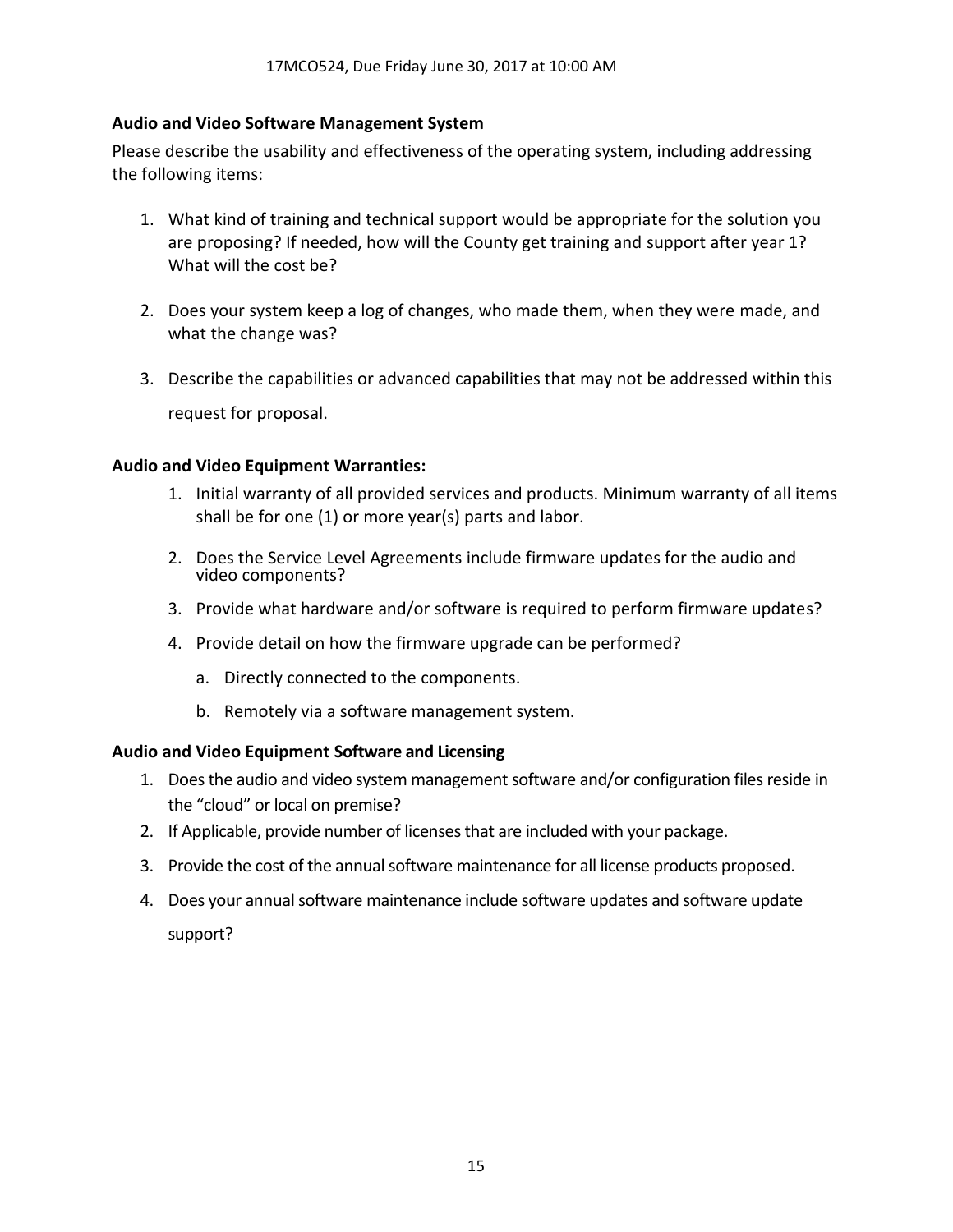## **EXECUTION**

## **INSTALLATION**

General Guidelines

- 1. Quality of Work
	- a) Perform labor to accepted industry standards and state and local codes to accomplish a complete and working system.
- 2. Documents at the Job Site
	- a) The following documents should be present at the jobsite during installation, configuration and programming.
		- (1) Complete specifications and drawings
		- (2) Approved Shop drawings
		- (3) Approved Product Data
- 3. Mounting
	- a) All equipment should be mounted plumb and square using equipment specifically designed for the application.
- 4. Cabling
	- a) Cabling exposed in the courtroom should be wrapped in nylon cable wrap.
	- b) Cabling in the rack shall be Velcro wrapped.
	- c) Bend radii for each cable type shall not be exceeded.
	- d) Nicked and damaged cables must be replaced. As must cables that have been pinched such that they are disfigured.

## **STORAGE AND HANDLING**

- 1. All equipment shall be tested before bringing on site for installation.
- 2. All equipment must be cleaned in the event it becomes dusty or dirty during installation.

## **WARRANTY**

- 1. The system shall be warranted for a minimum of one year from the date of approval by the owner.
- 2. Parts and Labor shall be provided at no additional cost to the owner during the warranty period.
- 3. Response Time Within system warranty, initial onsite service response will be within 24 hours and resolution shall occur within 24 hours.
- 4. Emergency Response Time Provide an 8 hour response time for emergencies incorporated within the SLA.
- 5. Parts having a longer warranty period than one year shall be warranted for the length of time of the manufacturer's warranty.
- 6. Service personnel contact information must be provided prior to any repair and/or maintenance.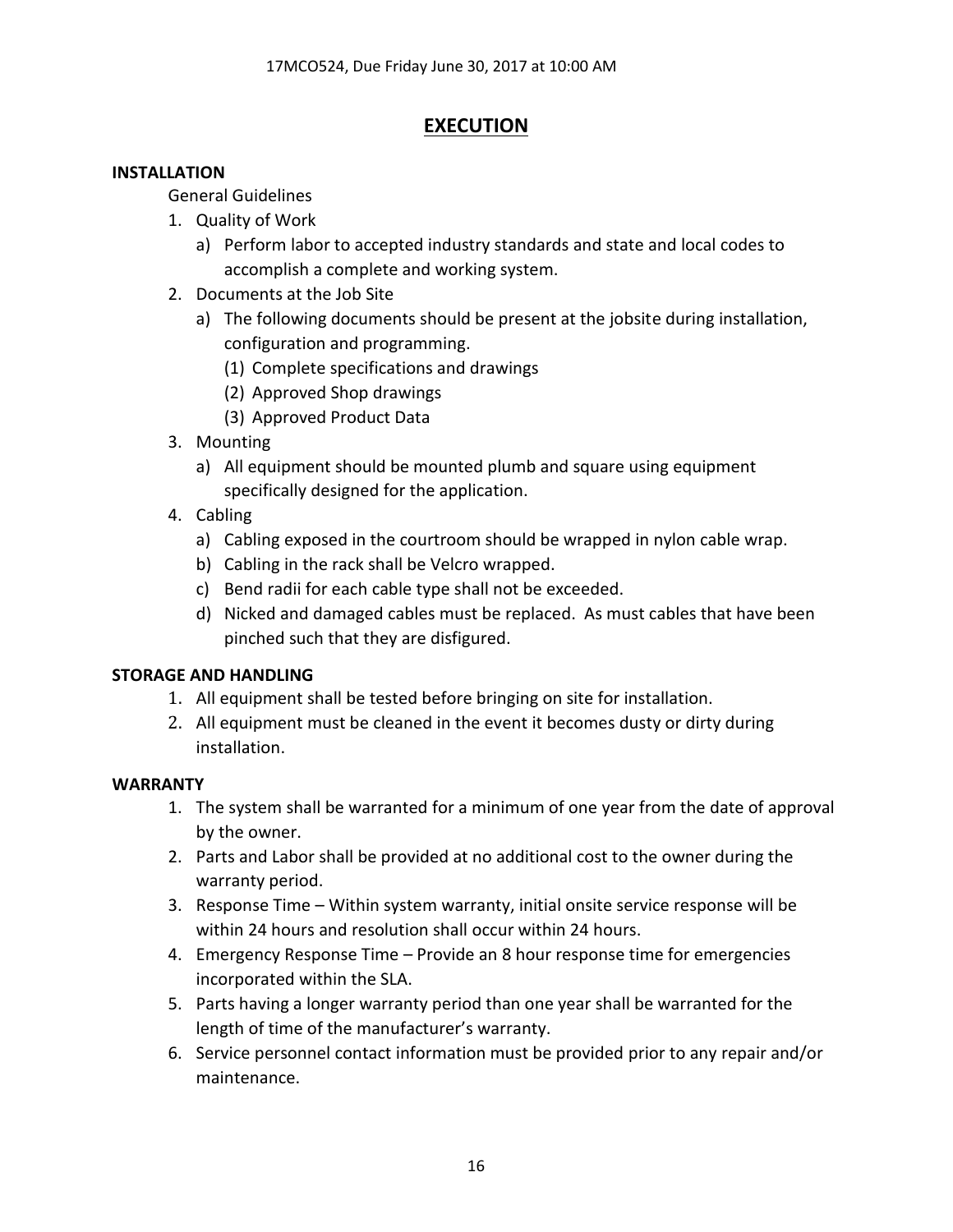## **FUNCTIONALITY**

## **FEATURES**

- 1. Video shall be matrixed so that any input can be sent to any or all outputs.
- 2. Interfaces shall be provided for analog or digital video.
- 3. Scaling shall be available on all video outputs.
- 4. Wireless presenting.
- 5. Digital Signage displaying the county seal. File to be provided to awarded vendor.

Touch panel interfaces

- 1. Touch panels shall be identical in functionality and appearance and accurately reflect the state of devices in the courtroom.
- 2. The touch panels shall be independent of one another. One panel can be controlling the same, or a different feature than the other panel at any time.
	- a) Feedback shall accurately reflect the current condition of the courtroom such that a change to any device by means of front panel controls is reflected on the touch panels.
	- b) Feedback shall include
		- (1) Video matrix switch points
		- (2) Audio levels for all input gains, output gains, and mute states
		- (3) Display power states for all displays in the courtroom
	- c) Controls is to include, but is not limited to
		- (1) Control of all video switch points
		- (2) Control of all input gains discretely
		- (3) Control of display on, off, and a reset button to restore the displays to the correct video input in the case that they are changed.

## Audio mixes

- 1. The system shall include two discrete audio mixes
	- a) Speaker Mix
	- b) Court Reporter Mix
- 2. The audio input and output gains as well as muting and unmuting shall be adjustable on either mix without affecting the audio mix of the other.

## Mix minus

The system shall employ a mix-minus strategy for all microphones. The system will not reproduce audio input from a microphone into speaker zones physically nearby that microphone.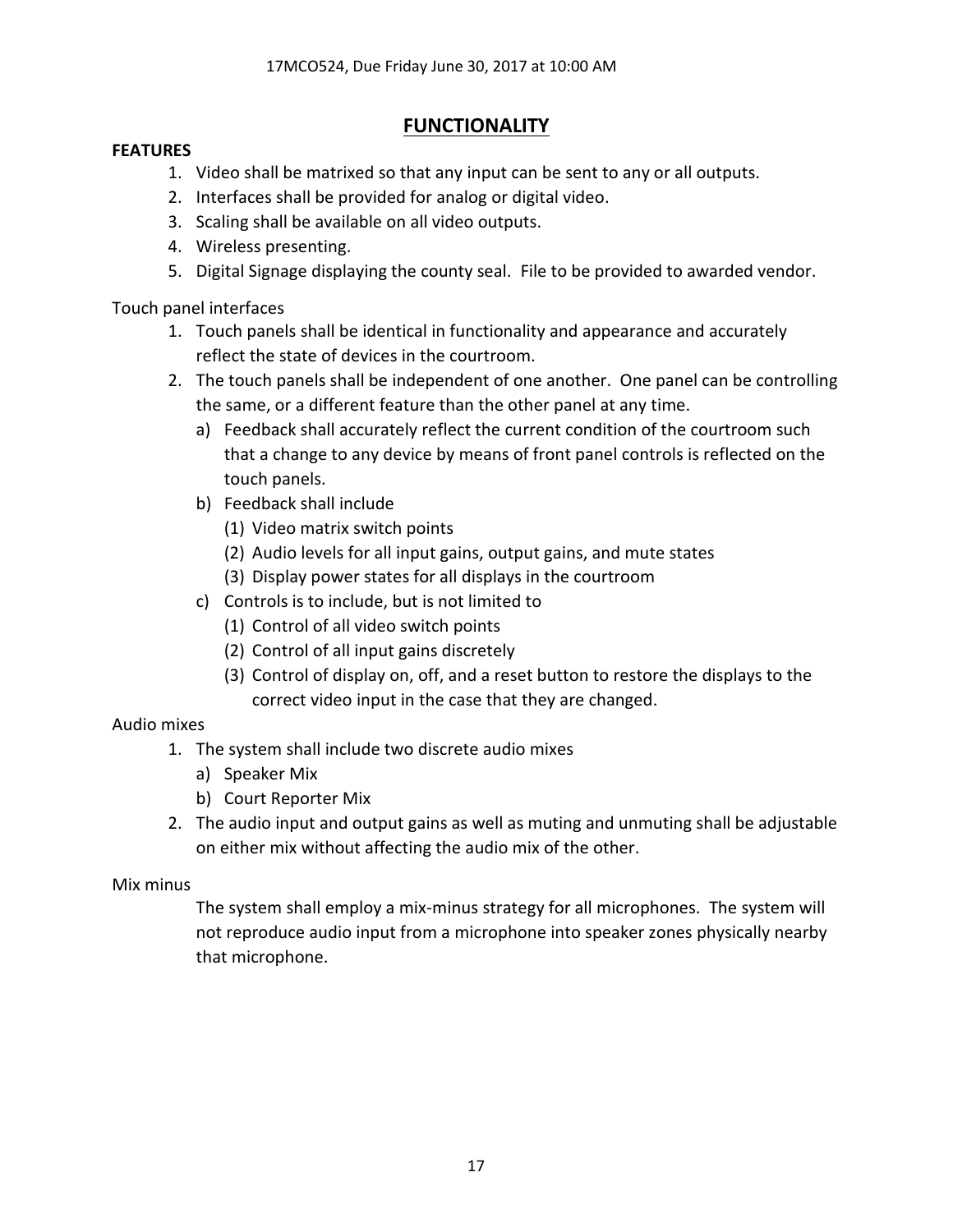## Judge mute / Bench conference privacy mode

The system will include a Judge mute button accessible on every page of the touch panel. When activated, the button provides an adjustable level of pink-noise into all speakers in the courtroom except for over the judge's bench. All microphones will also be removed from the speaker mix output. When the button is pushed again, the pink-noise must be muted and all gain levels shall return to the state they were in before the button press. This button does not modify the court reporter mix.

### Video mute

The system will include a Video mute button accessible on every page of the touch panel. When the Video mute button is engaged, it will send the signage input to all video outputs. Pushing the button again will restore the video switch points to the state that they were in before engaging Video mute.

#### Text labels

All text labels should be user modifiable by pressing the label for three seconds. An onscreen keyboard should allow the user to update the text. When the press done, the label should update on both touch panels and be saved to disk for archival purposes.

#### Scenes

- 1. The system shall support the saving and recalling of custom named scenes at any time. Scenes shall be saved to disk for archival purposes.
- 2. Scenes can be deleted by the user by long pressing the scene button on the touch panel.
- 3. Scenes shall return every parameter of audio, video, and display state to the state they were in when the scene was saved.
- 4. The system shall support a virtually unlimited number of scenes.

#### Code reusability

- 1. The code should be reusable such that it does not need to be modified in any way to work on a different court room using the same equipment at different network addresses.
- 2. The touch panel file shall be identical between the two touch panels, and be reusable in other court rooms.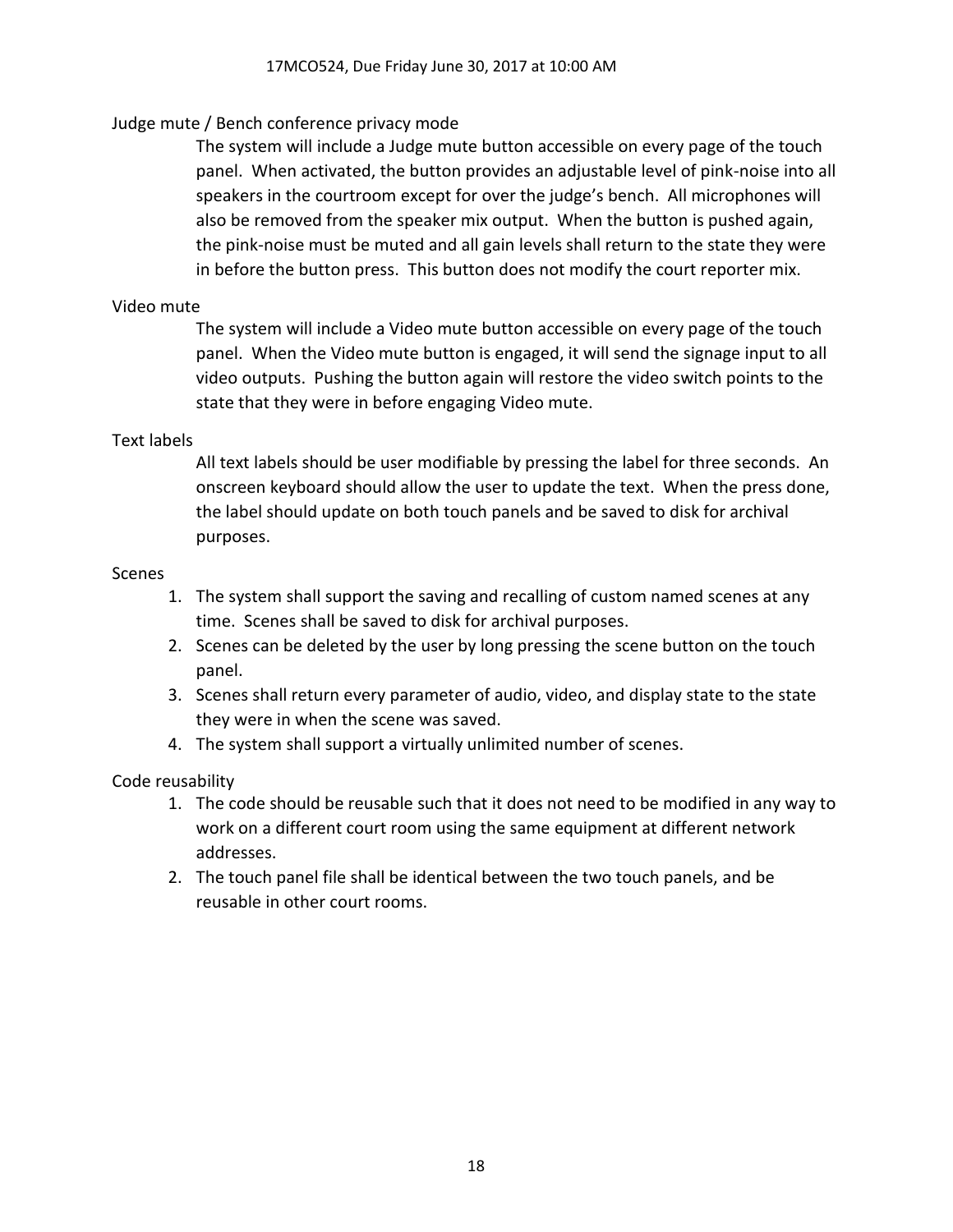## **Functional Specifications Legend**

For the purpose of helping vendors understand the needs of Midland County, a priority has been assigned to each functional line item. The items marked "high" reflect areas of high importance or mandatory in nature. The following definitions have been provided by Midland County to assist vendors in their responses.

**Priority:** *High – Mandatory, must have*

#### *Medium – Nice to have, but not essential*

#### *Low – Not important*

**Response Codes:** Advises County of your ability to provide the desired application at the present time.

| Response Code         | Definition                                                                                                                                                                                                                                                                                                                                                                                                                                           |
|-----------------------|------------------------------------------------------------------------------------------------------------------------------------------------------------------------------------------------------------------------------------------------------------------------------------------------------------------------------------------------------------------------------------------------------------------------------------------------------|
| 5 Existing            | The requirement will be met by proposed existing hardware and<br>software that is installed and operation at other sites and can be<br>demonstrated to the Midland County. A "5" response to any<br>requirement signifies that the proposed system provides the actual<br>capability to meet the requirement without extensive user<br>intervention or development. Indirect or implied solutions to meet<br>the requirement should not be coded "5" |
| 4 Under Development   | Requirement will be met by hardware and software that is currently<br>under development, in Beta test, or not yet released.                                                                                                                                                                                                                                                                                                                          |
| 3 Minor Modification  | Requirement will be met with minor modification to existing<br>hardware and software and/or hardware. All work shall<br>he<br>performed by the vendor - any additional cost must be noted.                                                                                                                                                                                                                                                           |
| 2 Additional Tool(s)  | Requirement could be met by the use of proposed hardware and<br>software or third party solution, such as a report writer, query<br>language, or spreadsheet - any additional costs must be noted.                                                                                                                                                                                                                                                   |
| 1 Major Customization | Requirement will be met by major modifications to existing<br>hardware and software or by new custom software programming.<br>All work shall be performed by the vendor, and any additional costs<br>must be noted.                                                                                                                                                                                                                                  |
| 0 Not Available       | Requirement cannot be provided.                                                                                                                                                                                                                                                                                                                                                                                                                      |

*Additional Instructions:*

- *1. An omitted response will be scored as a "0" response.*
- *2. Any deviation from the response codes will be interpreted at the discretion of Midland County.*
- *3. Costs associated with 3, 2, or 1 responses should be clearly shown in the Response Code column.*
- *4. All costs associated with 3, 2, or 1 responses must also be included in the Pricing Form.*
- *5. Proposers are permitted to respond or add comments in the "Comments" field to clarify their offering, explain how their solution responds to the requirement, or offer an alternative perspective as to how this function may be met by the Proposer.*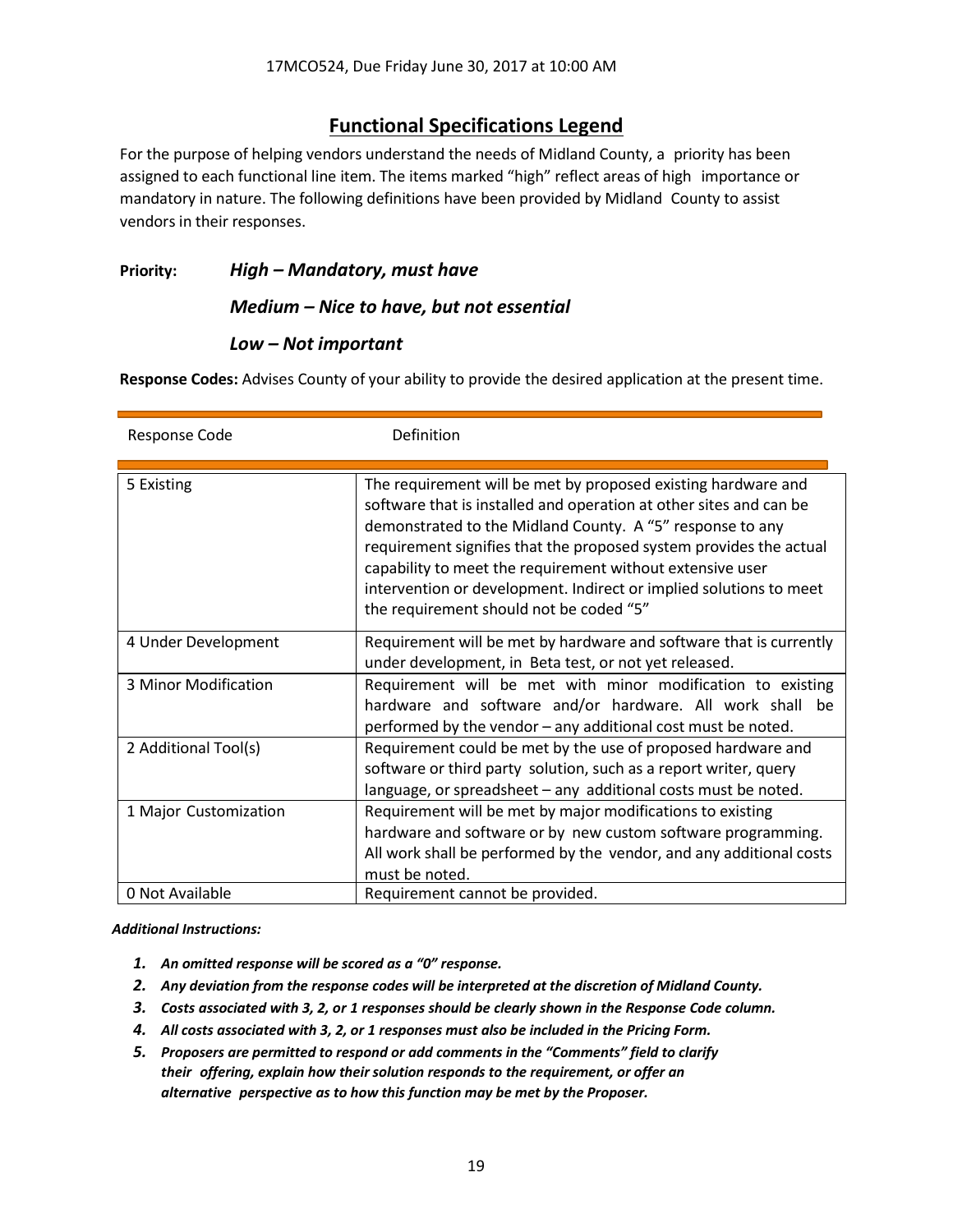## *Hardware Provisions and Requirements*

| Item         | <b>Description</b>                                                                                                                                                                  | <b>Priority</b> | Response<br>Code | Response<br><b>Code Cost</b> | <b>Comments</b> |
|--------------|-------------------------------------------------------------------------------------------------------------------------------------------------------------------------------------|-----------------|------------------|------------------------------|-----------------|
| $\mathbf{1}$ | Proposed system shall utilize<br>industry standard cables and<br>connectors.                                                                                                        | High            |                  |                              |                 |
| 2.           | Provided system shall meet<br>dimension requirements for<br>industry standard equipment<br>racks and wall mounts.                                                                   | High            |                  |                              |                 |
| 3.           | Provided system shall be a<br>product item that is still in<br>production by the manufacture<br>and not subject to end of life<br>notice and/or discontinued by the<br>manufacture. | High            |                  |                              |                 |
| 4.           | Proposed system shall have the<br>ability to lock the control panels<br>to prevent unauthorized users<br>from change settings, content<br>and/or user account access.               | High            |                  |                              |                 |
| 5.           | Proposed system shall have the<br>ability to automatically dim the<br>intensity of lights during low light<br>conditions?                                                           | High            |                  |                              |                 |
| 6.           | Proposed system shall have the<br>ability to adjust or override the<br>intensity of the display by the<br>end-user?                                                                 | High            |                  |                              |                 |
| 7.           | Proposed system shall have all<br>required mounting brackets and<br>hardware included.                                                                                              | High            |                  |                              |                 |
| 8.           | Proposed system shall have<br>drawings accompanied for each<br>kit detailing mounting<br>requirements.                                                                              | High            |                  |                              |                 |
| 9.           | Proposed system shall provide<br>the ability to update firmware<br>with little to no difficulty.                                                                                    | High            |                  |                              |                 |
| 10.          | Proposed system shall have the<br>ability to communicate between<br>components while residing on<br><b>Midland Counties Local Area</b><br>Network.                                  | High            |                  |                              |                 |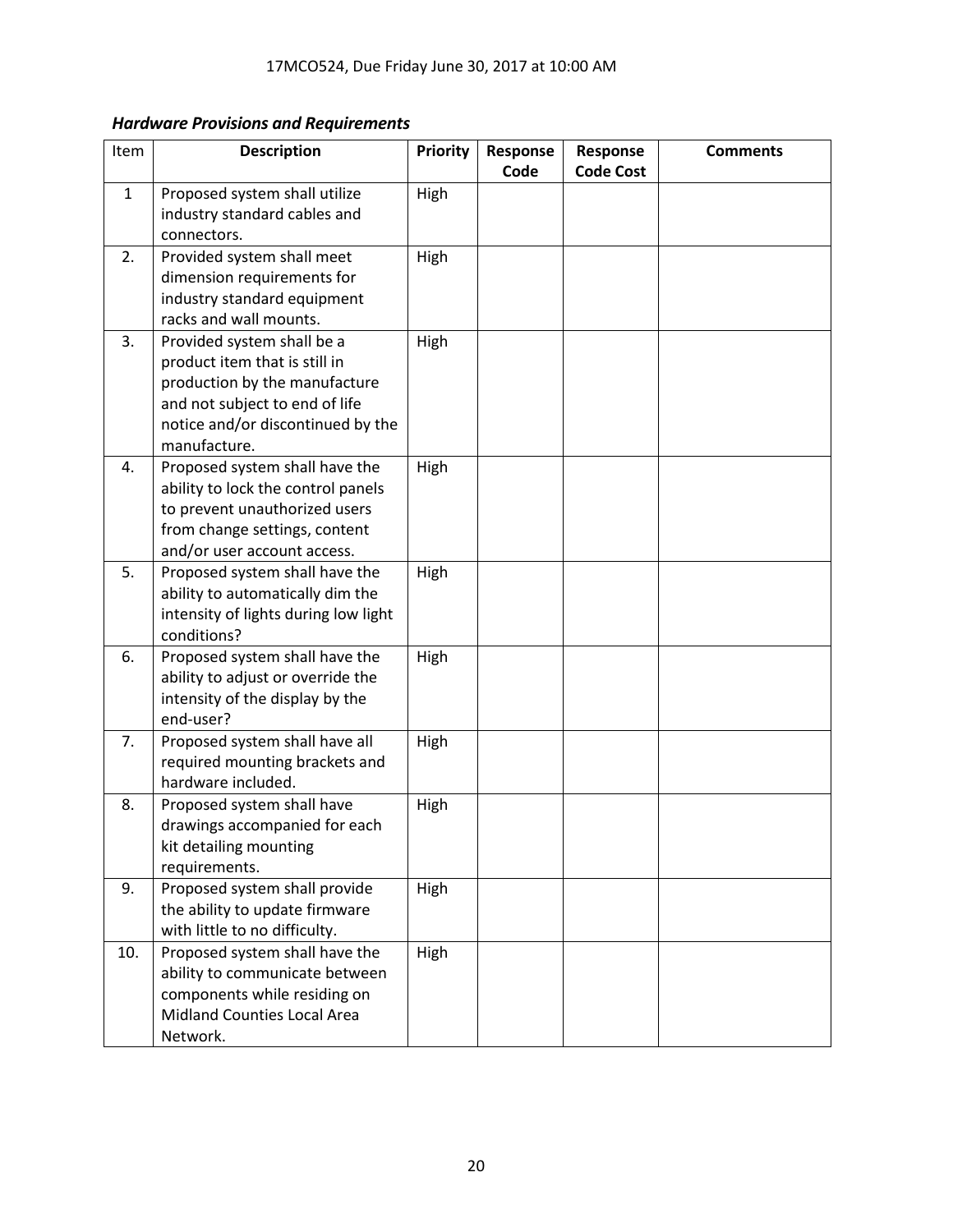*Supported Audio and Video Content Types*

| r ı          |                                                                                                                                                                                                                                                                                                                                           |          |                  |                       |          |
|--------------|-------------------------------------------------------------------------------------------------------------------------------------------------------------------------------------------------------------------------------------------------------------------------------------------------------------------------------------------|----------|------------------|-----------------------|----------|
| Item         | Description                                                                                                                                                                                                                                                                                                                               | Priority | Response<br>Code | Response<br>Code Cost | Comments |
| $\mathbf{1}$ | Proposed system shall provide<br>the ability to display live<br>television feed, including but not<br>limited to, Direct TV, Dish<br>Network, Grande TV, SuddenLink<br>TV, etc                                                                                                                                                            | High     |                  |                       |          |
| 2.           | Proposed system shall provide<br>the ability to display streaming<br>media feeds                                                                                                                                                                                                                                                          | High     |                  |                       |          |
| 3.           | Proposed system shall provide<br>the ability to display unicast and<br>multi-cast                                                                                                                                                                                                                                                         | High     |                  |                       |          |
| 4.           | Proposed system shall provide<br>the ability to display GIF, JPEG,<br>PNG and other popular image<br>formats                                                                                                                                                                                                                              | High     |                  |                       |          |
| 5.           | Proposed system shall provide<br>and display web services content.                                                                                                                                                                                                                                                                        | High     |                  |                       |          |
| 6.           | Proposed system shall provide<br>the ability to display canned<br>messages and templates.                                                                                                                                                                                                                                                 | High     |                  |                       |          |
| 7.           | Proposed system shall provide<br>the ability to display scrollable<br>text banners.                                                                                                                                                                                                                                                       | High     |                  |                       |          |
| 8.           | Proposed system shall provide<br>the ability to display<br>announcements                                                                                                                                                                                                                                                                  | High     |                  |                       |          |
| 9.           | Proposed system shall provide<br>the ability to display weather<br>reports, emergency weather<br>notifications by an administrator                                                                                                                                                                                                        | High     |                  |                       |          |
| 9.           | Proposed system shall provide<br>the ability to display industry<br>standard media file types                                                                                                                                                                                                                                             | High     |                  |                       |          |
| 10.          | Proposed system shall provide a<br>solution that will allow static and<br>dynamic content. Static being<br>HTML 5, PDF, GIF, JPEG, PNG,<br>SVG, MP4, etc. Dynamic being<br>RSS Feeds, Streaming Video,<br>Television, Calendar, Weather<br>Feeds, Database and/or<br>Spreadsheets. The solution must<br>not be limited to these contents. | High     |                  |                       |          |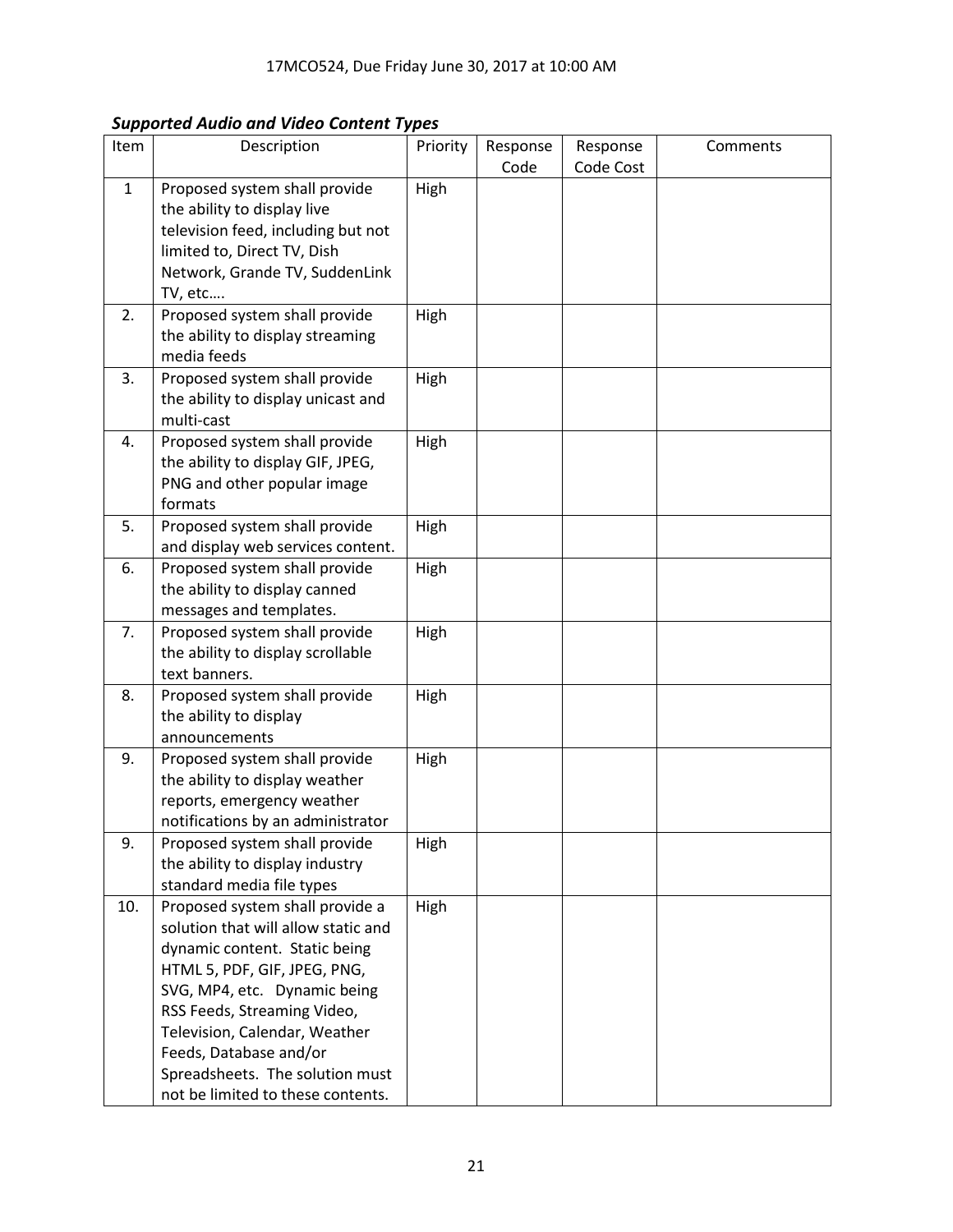## *Supported Software Content & Media Types*

| Item         | <b>Description</b>                   | <b>Priority</b> | Response | Response         | <b>Comments</b> |
|--------------|--------------------------------------|-----------------|----------|------------------|-----------------|
|              |                                      |                 | Code     | <b>Code Cost</b> |                 |
| $\mathbf{1}$ | Proposed system shall provide        | High            |          |                  |                 |
|              | the ability to provide native        |                 |          |                  |                 |
|              | support of media formats without     |                 |          |                  |                 |
|              | the requirement of external          |                 |          |                  |                 |
|              | conversion of media formats to a     |                 |          |                  |                 |
|              | specific format.                     |                 |          |                  |                 |
| 2.           | Proposed system shall provide        | High            |          |                  |                 |
|              | full and complete list of media      |                 |          |                  |                 |
|              | content formats that can be          |                 |          |                  |                 |
|              | natively displayed and supported     |                 |          |                  |                 |
|              | by the system                        |                 |          |                  |                 |
| 3.           | Proposed system shall provide a      | High            |          |                  |                 |
|              | graphics package with an array of    |                 |          |                  |                 |
|              | graphics that are available for      |                 |          |                  |                 |
|              | use.                                 |                 |          |                  |                 |
| 4.           | Proposed system shall provide        | High            |          |                  |                 |
|              | the ability to easily create content |                 |          |                  |                 |
|              | that can provide various media       |                 |          |                  |                 |
|              | feeds to the system.                 |                 |          |                  |                 |
| 5.           | Proposed system shall provide        | High            |          |                  |                 |
|              | the ability to schedule predefined   |                 |          |                  |                 |
|              | templates to display at specified    |                 |          |                  |                 |
|              | time frames.                         |                 |          |                  |                 |
| 6.           | Proposed system shall provide        | High            |          |                  |                 |
|              | the ability to utilize various fonts |                 |          |                  |                 |
|              | and font sizes.                      |                 |          |                  |                 |
| 7.           | Proposed system shall provide        | High            |          |                  |                 |
|              | the ability to archive templates     |                 |          |                  |                 |
|              | for use at a later time.             |                 |          |                  |                 |
| 8.           | Proposed system shall provide        | High            |          |                  |                 |
|              | the ability to backup the            |                 |          |                  |                 |
|              | configurations, templates and        |                 |          |                  |                 |
|              | imported graphics to various         |                 |          |                  |                 |
|              | internal and external media.         |                 |          |                  |                 |
| 9.           | Proposed system shall provide        | High            |          |                  |                 |
|              | help files and online help content   |                 |          |                  |                 |
|              | for the use of the system and        |                 |          |                  |                 |
|              | content.                             |                 |          |                  |                 |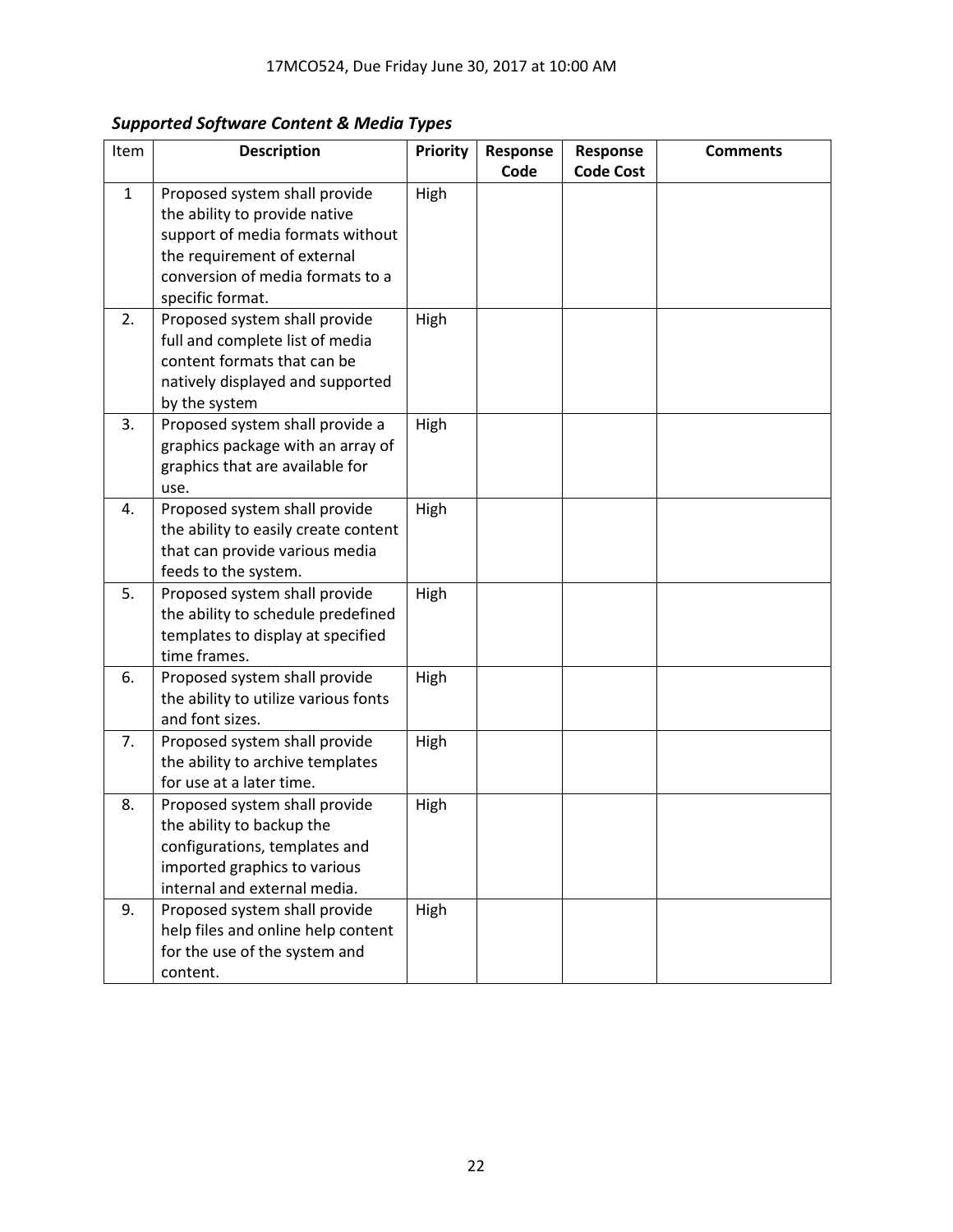| 10. | Proposed system shall provide<br>multiple users to login and utilize<br>the software concurrently or at<br>any given time. | High |  |  |
|-----|----------------------------------------------------------------------------------------------------------------------------|------|--|--|
| 11. | Proposed system shall provide<br>tracking of additions,<br>modifications and deletion by<br>users at all times.            | High |  |  |
| 12. | Proposed system shall provide a<br>workflow for approval by<br>management or administrator of<br>created content.          | High |  |  |
| 13. | Proposed system shall provide<br>ability for the manager or<br>administrator to override<br>scheduled content at any time. | High |  |  |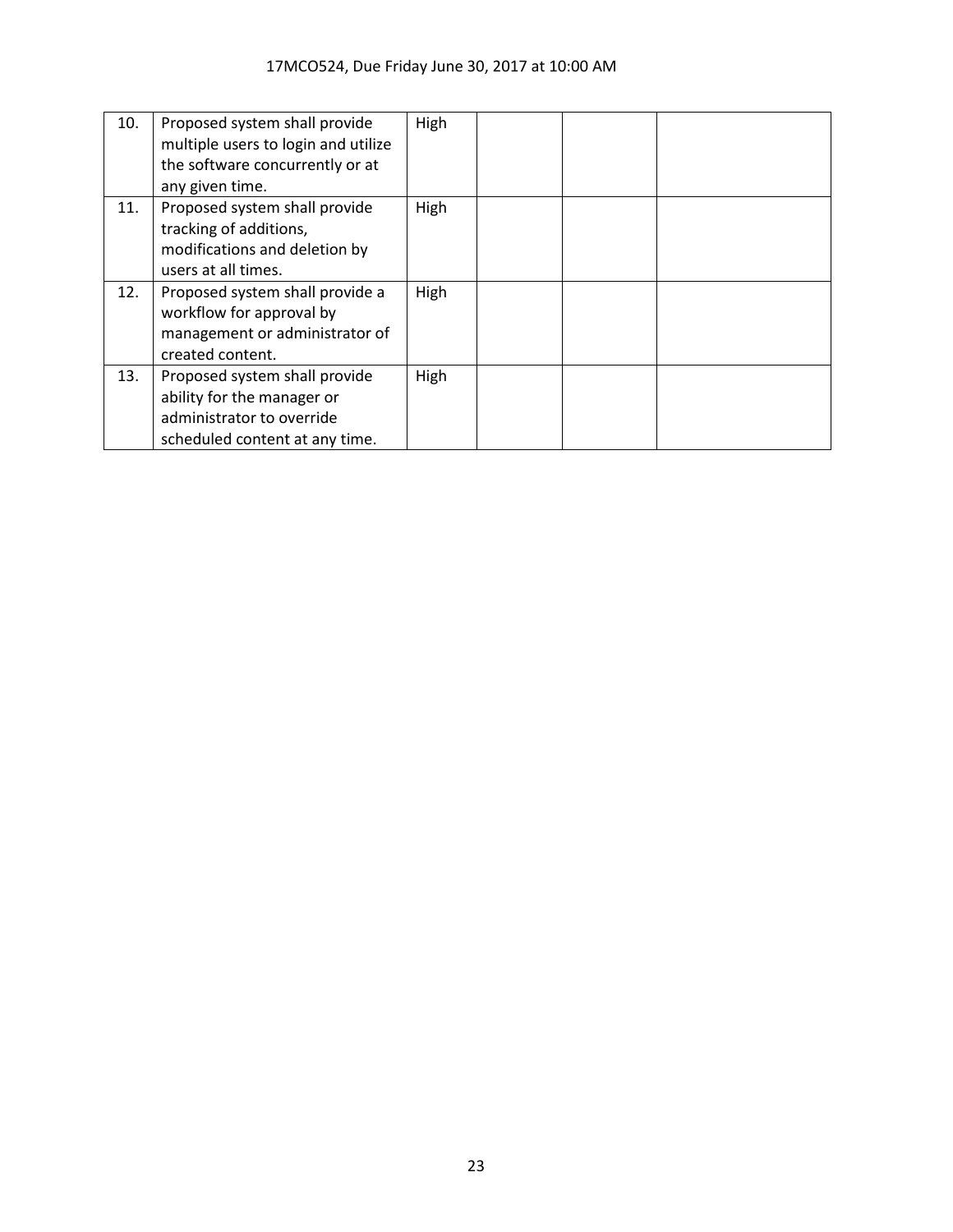## *Support & Services*

|     | <b>System Description</b>                                                                                                                                                                                     | Priority | Response<br>Code | Response Code Cost | Comments |
|-----|---------------------------------------------------------------------------------------------------------------------------------------------------------------------------------------------------------------|----------|------------------|--------------------|----------|
| 1.  | Is 24x7x365 support available?                                                                                                                                                                                | High     |                  |                    |          |
| 2.  | Is there a dedicated help desk with<br>specialists assigned to address<br>support issues?                                                                                                                     | High     |                  |                    |          |
| 3.  | Is the average support responses<br>less than 2-4 hours? If not, state<br>the average response time in the<br>comments section.                                                                               | High     |                  |                    |          |
| 4.  | Are the support response times<br>handled in order of priority?                                                                                                                                               | High     |                  |                    |          |
| 5.  | Are on-line support status updates<br>available?                                                                                                                                                              | High     |                  |                    |          |
| 6.  | Do you assign a customer service<br>representative to contact the<br>agency at least once a month to<br>ensure the system is functioning<br>satisfactorily and ask if there are<br>any questions or concerns? | High     |                  |                    |          |
| 7.  | Is a toll-free vendor support line<br>available?                                                                                                                                                              | High     |                  |                    |          |
| 8.  | Spare parts for the proposed<br>system shall be readily available<br>and/or in stock at proposer's<br>facility?                                                                                               | High     |                  |                    |          |
| 9.  | Are there technicians located<br>locally in Midland/Odessa? If not,<br>specify the closest location that a<br>tech will be traveling from.                                                                    | High     |                  |                    |          |
| 10. | Are travel expenses included as<br>part of the service level<br>agreement? If not, please provide<br>a detailed itemized cost sheet for<br>travel expenses.                                                   | High     |                  |                    |          |